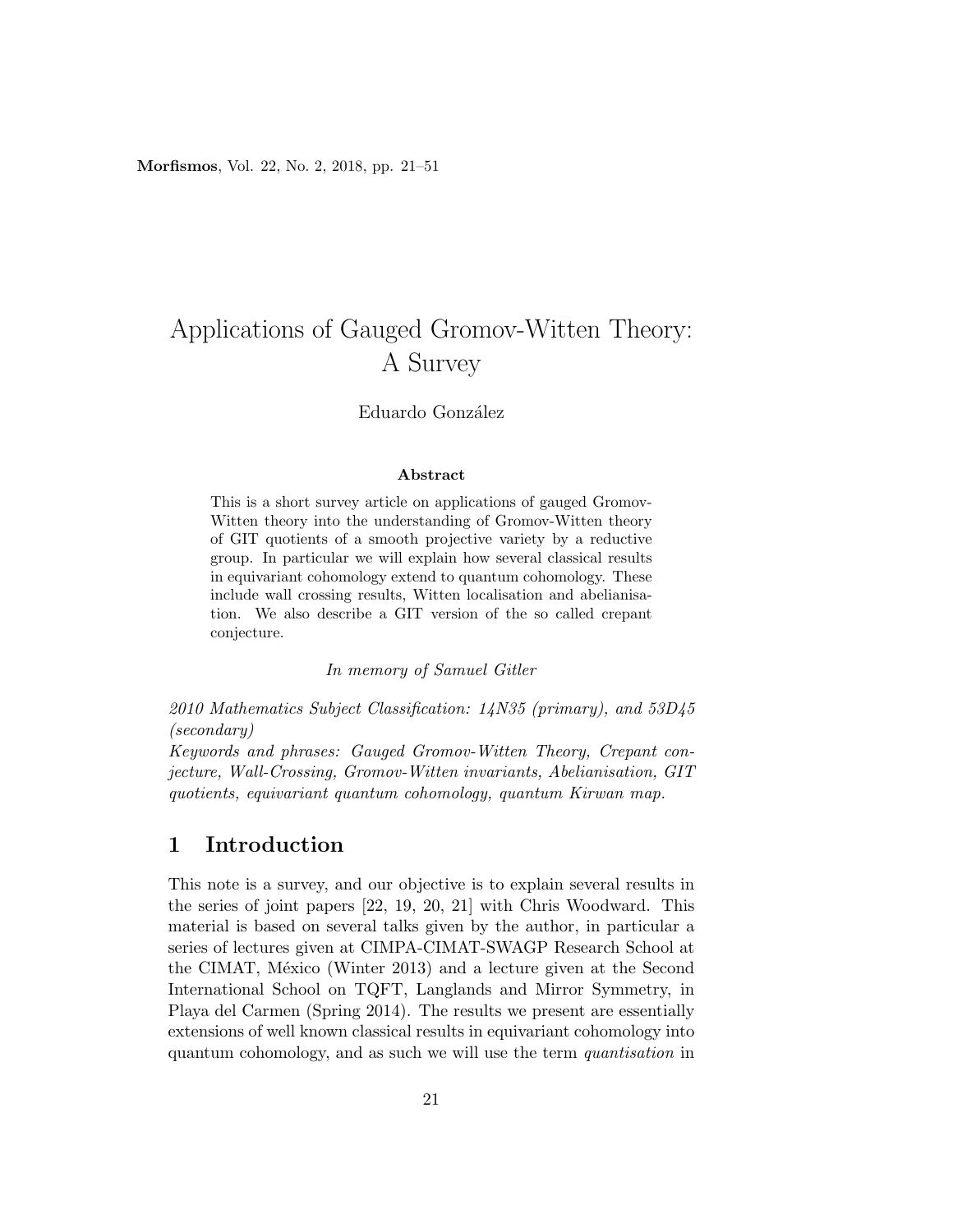this sense. In Section 2, we begin by revising classical tools relating the cohomology of a GIT quotient  $X \nparallel G$  and the equivariant cohomology  $H_G(X)$ , chiefly to introduce notation. We then discuss Kalkman's wall crossing formula, Martin's abelianisation formula and Witten's localisation, which we are the results we are quantising. These results can be understood in terms of trace maps (integration), the Kirwan map and certain fixed point traces, twisted by Euler classes corresponding to fixed point components. We will see that the same results will hold in quantum cohomology, provided that we appropriately redefine these main components. The traces are replaced by appropriately introducing higher degree maps and defining generating functions or potentials of gauged and usual Gromov-Witten invariants. The Kirwan map is replaced by Woodward's quantum analogue and the fixed point contributions will arise as potentials twisted by Euler classes of index bundles associated to fixed points. Due to the nature of the paper, we will only focus on explaining the results and we will do some basic examples. In Section 3 we discuss the construction of the moduli space of Mundet semi-stable gauged maps and the definition of the gauged Gromov-Witten potential. Here we emphasise that gauged maps are equivariant lifts of maps into  $X \nparallel G$ , and to recover the maps into the quotient one needs to consider limits in the semi-stability condition. In Section 4.1 we proceed to explain wall crossing for gauged Gromov-Witten potentials as well as its descent (adiabatic limit) to Gromov-Witten potentials of  $X \nparallel G$ . We then explain in Section 4.4 how this can be used to show that the Gromov-Witten potentials of two GIT quotients related by a crepant birrational map are essentially the same. In Section 4.5 we describe how gauged Gromov-Witten theory can be used to quantise Witten's localisation and then use it to show abelianisation formulas, that is, to relate the Gromov-Witten theories of  $X \mathbin{\parallel} G$  and that of the quotient  $X \nparallel T$  by its maximal torus.

# 2 Classical equivariant cohomology results

We follow the same set up as in  $[34]$ . Let G be a reductive group and consider a non-singular polarised G variety  $(X, L)$ , that is an ample line bundle  $L \to X$  equipped with a linearisation (lift) of the action. We let  $X^{ss}$  denote the semistable locus, that is the subset of points  $x \in X$ such that  $s(x) \neq 0$  for some invariant section  $s \in H^0(X, L^{\otimes n})^G$  and some integer n. We will assume in most cases, unless explicitly stated,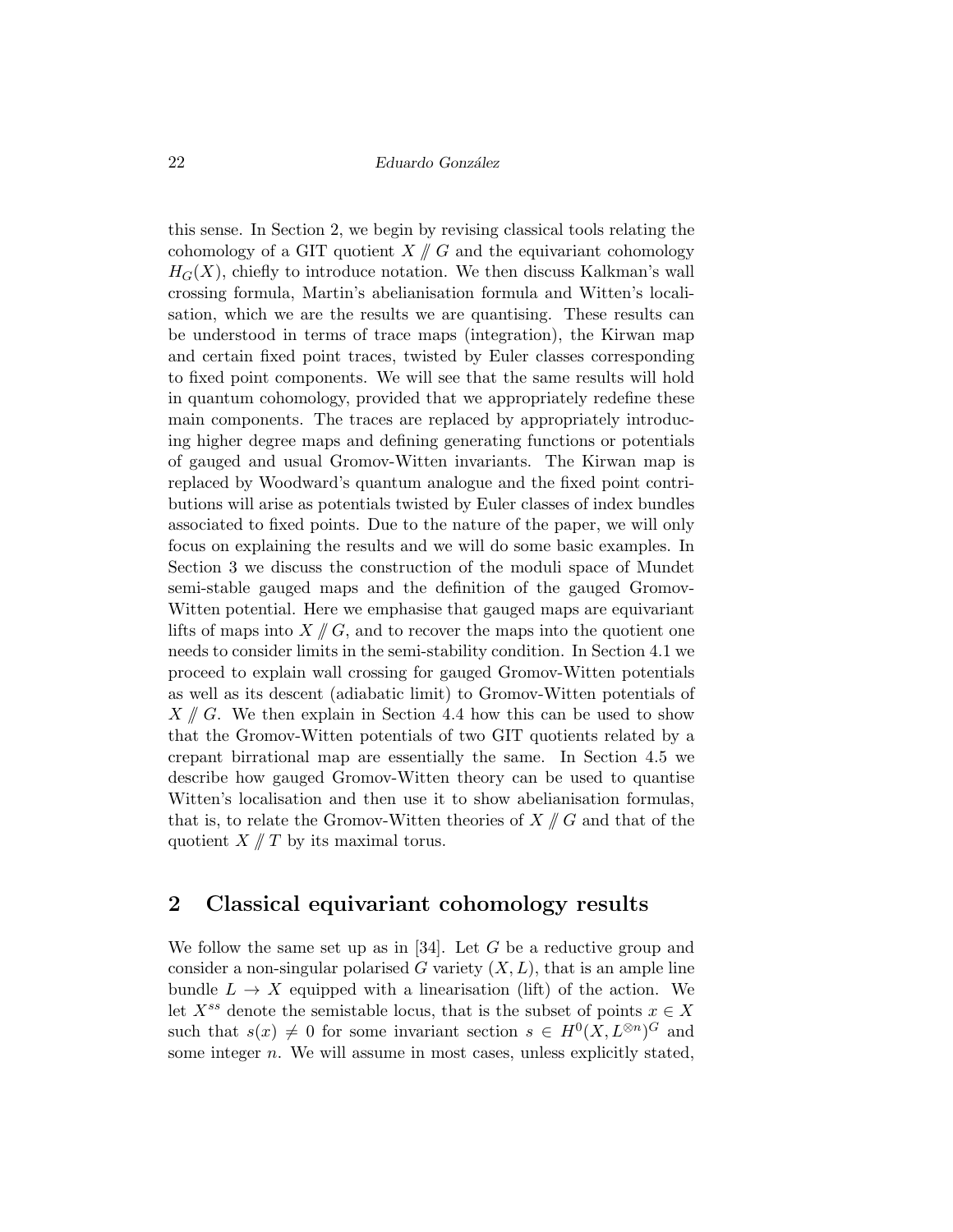that all semi-stable elements are strictly stable (stable=semistable); in such case G acts with finite stabilisers on the semistable set, so that the GIT quotient  $X \nmid G := X^{ss}/G$ , is a Deligne-Mumford stack. In this paper we will assume that the quotient is actually smooth, to simplify the exposition, however the results hold assuming that the quotient has a projective coarse moduli. Let  $H_G(X; \mathbb{Q})$  denote the equivariant cohomology, which we will also identify with the cohomology of the quotient stack  $X/G$ . In symplectic geometry, Kempf-Ness [31] identified the GIT quotient as the symplectic quotient: the quotient of the zerolevel set of the moment map by the maximal compact in G. Let  $\kappa_{X,G}$ :  $H_G(X; \mathbb{Q}) \to H(X \mid G)$  denote the Kirwan map, given by restriction to the semistable locus and then descent to the quotient. Integration over  $X \text{ }\!/ G$  defines a trace

(1) **(Trace)** 
$$
\tau_{X/\!\!/ G}: H(X/\!\!/ G) \to \mathbb{Q}, \quad \alpha \mapsto \int_{[X/\!\!/ G]} \alpha.
$$

We now review classical equivariant cohomology results.

### 2.1 Wall crossing and Kalkman's formula

The GIT quotient  $X \nparallel G$  depends on L, or equivalently, a choice of moment map. The dependency on the variation of  $L$  is studied in [17, 7, 12, 41]. Under suitable stable=semistable conditions,  $X/\!\!/ G$  undergoes a sequence of weighted blow-ups and blow-downs. The class of birational equivalences which appear via variation of GIT is quite large. In fact, for the so-called Mori dream spaces, any birational equivalence can be written as a composition of birational equivalences induced by variation of GIT.

We are interested in what happens at the level of intersection parings in cohomology, and in GW theory correlators. The following material is well known, however we need it to introduce notation to explain our results.

Kalkman [27] studied the question of how the cohomology of the quotient depends on the polarisation, and provides a wall-crossing formula for the intersection pairings. Let  $X/\!\!/_{\pm} G$  denote the associated GIT quotients corresponding to two polarisations  $L_{\pm} \rightarrow X$ , and let  $\kappa_{X,\pm}^G : H_G(X) \to H(X \nparallel_{\pm} G)$  be the Kirwan maps and let  $\tau_{X/\!\parallel_{\pm} G} : H_G(X) \to H(X \nparallel_{\pm} G)$  be the Kirwan maps and let  $\tau_{X/\!\parallel_{\pm} G}$ .  $H(X \nparallel_{\pm} G) \rightarrow \mathbb{Q}$  denote integration over  $X \nparallel_{\pm} G$ . Kalkman's formula expresses the difference between the integrals  $\tau_{X/\pm G} \circ \kappa_{X,\pm}^G$  as a sum of fixed neighborhood for the integral of a class  $\delta_{X,\pm}$  (V) example of fixed point contributions for the integral of a class  $\alpha \in H_G(X)$  over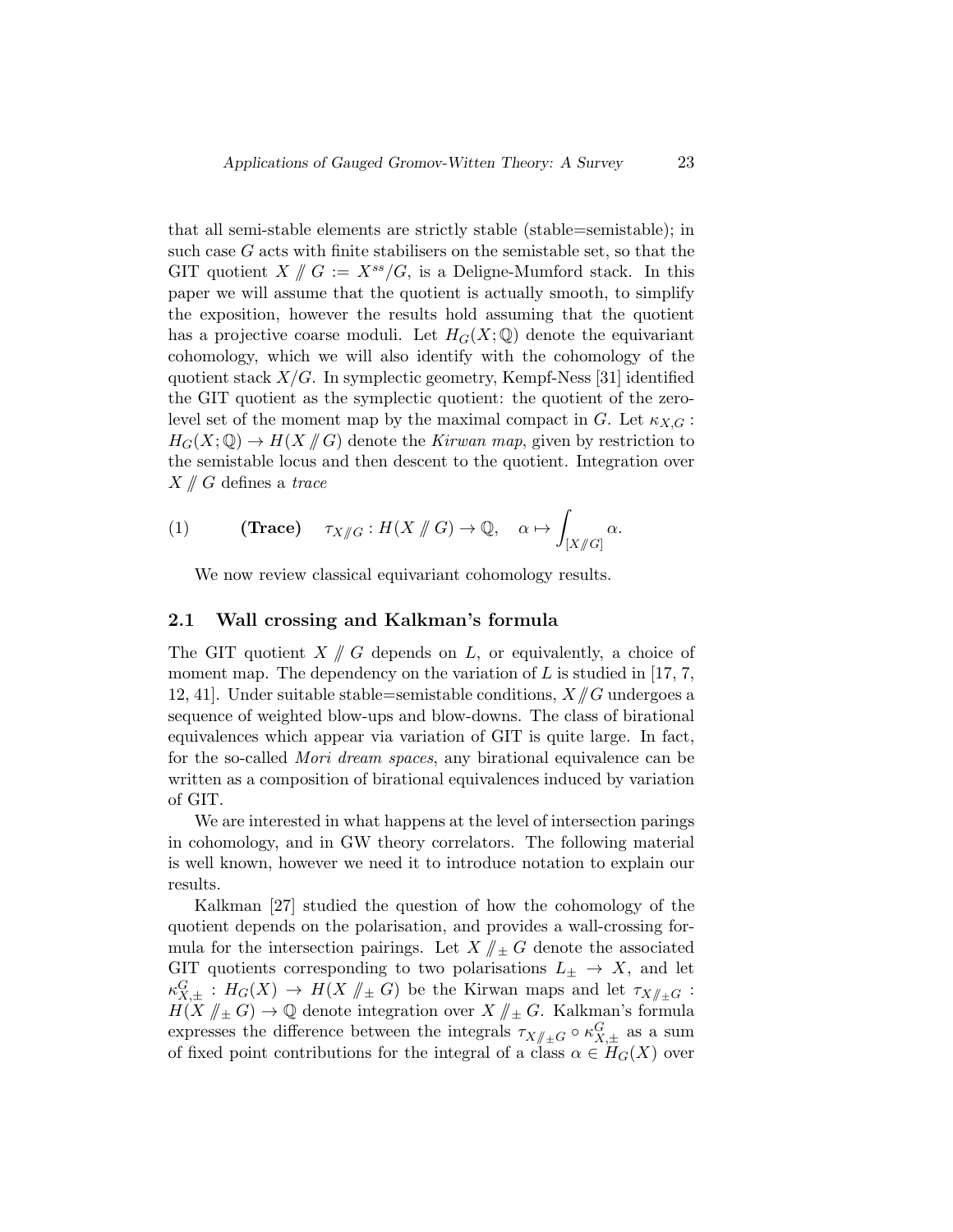X. In other words, it measures the failure of the following square to commute,



by an explicit sum of wall-crossing terms. To explain properly what these contributions are, consider the interpolation  $L_t := L_-^{(1-t)/2} \otimes$  $L_{+}^{(1+t)/2}$  for rational  $t \in (-1,1)$ . The family of GIT quotients  $X \parallel_{L_t} G$ <br>given by the variation of somi stability is negatively by the master angles given by the variation of semi-stability is recovered by the master space [41], the quotient  $M = \mathbb{P}(L_+ \oplus L_-) / \mathbb{P}(G)$ . M itself has a  $\mathbb{C}^\times$  action given by the gasling on the fibres of  $M$ . There is a natural linearisation of by the scaling on the fibres of  $M$ . There is a natural linearisation of this action, induced by  $\mathcal{O}(1) \to \mathbb{P}(L_+ \oplus L_-)$ , which in turn produces a family of quotients  $M \nmid t \mathbb{C}^{\times}$  by considering the semi-stability with respect to  $\mathcal{O}(t)$ . The main result of variation of GIT is that under appropriate stable=semi-stable conditions  $M / \ell \mathbb{C}^{\times}$  is naturally identified with  $X \parallel_{L_t} G$ . The fixed point set of the  $\mathbb{C}^{\times}$ -action on M is given as follows. For any  $\zeta \in \mathfrak{g}$ , we denote by  $G_{\zeta} \subset G$  the stabilizer of  $\zeta$  under the adjoint action of G. Let  $T \subset G$  be a maximal torus and  $\mathfrak{t} \subset \mathfrak{g}$ the corresponding Cartan algebra, and  $W = N(T)/T$  its Weyl group. For any  $\zeta \in \mathfrak{t}$ , we denote by  $W_{\zeta}$  resp.  $W_{\zeta}$  the group of  $w \in W$  that fix the element  $\zeta \in \mathfrak{g}$  resp. line  $\mathbb{C}\zeta \subset \mathfrak{g}$ . Thus the quotient  $W_{\mathbb{C}\zeta}/W_{\zeta}$ is either isomorphic to  $\{\pm 1\}$  or to  $\{1\}$ , depending on whether or not there is a Weyl group element acting as  $-1$  on  $\mathbb{C}\zeta$ . Suppose that stable=semistable for the G-action on  $\mathbb{P}(L_-\oplus L_+)$ , so that M is a smooth proper Deligne-Mumford stack with  $\mathbb{C}^{\times}$  action. Any  $x \in M^{\mathbb{C}^{\times}}$  with  $x = [l]$  for some  $l \in \mathbb{P}(L_- \oplus L_+)$  has the property that for all  $z \in \mathbb{C}^{\times}$ ,  $zl = z^{\zeta}l$  for a unique  $\zeta \in \mathfrak{g}$ . For each  $\zeta \in \mathfrak{t}$  there is a morphism  $\iota_{\zeta}: X^{\zeta} \#_t (G_{\zeta}/\mathbb{C}_{\zeta}^{\times})$  $\chi^{\times}_{\zeta}$   $\rightarrow$   $M^{\mathbb{C}^{\times}}$  with fiber  $W_{\mathbb{C}\zeta}/W_{\zeta}$ . The images of  $\iota_{\zeta}$  cover  $M^{\mathbb{C}^{\times}}$ , disjointly after passing to equivalence classes of one-parameter subgroups. For any  $\alpha \in H_G(X)$ , the pull-back of  $\tilde{\kappa}(\alpha)|_{M^{c^{\times}}}$  under  $\iota_{\zeta}$  is equal to image of  $\alpha$  under the restriction map

$$
H_G(X) \to H_{\mathbb{C}_{\zeta}^{\times}}(X^{\zeta} / \! /_t (G_{\zeta} / \mathbb{C}_{\zeta}^{\times})).
$$

The pull-back of the normal bundle  $N_{M^{C^{\times}}}$  of  $M^{C^{\times}}$  under  $\iota_{\zeta}$  is canonically isomorphic to the image of  $N_{X\zeta}/(\mathfrak{g}/\mathbb{R}\zeta)$  under the quotient map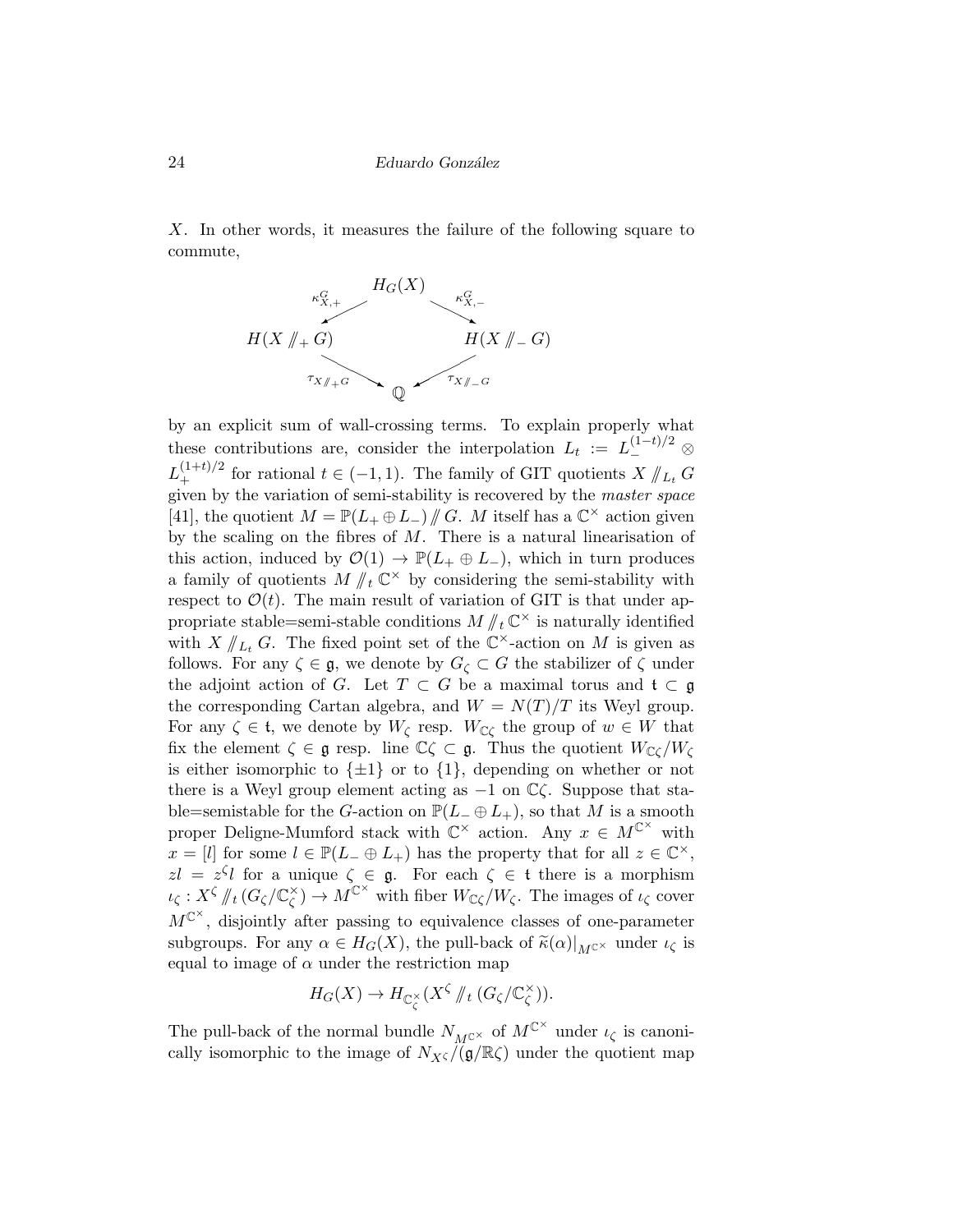$X^{\zeta} \to X^{\zeta} \# (G_{\zeta}/\mathbb{C}_{\zeta}^{\times})$  $\zeta$ ), by an isomorphism that intertwines the action of C ×  $\zeta \text{ on } (N_{X\zeta}/(\mathfrak{g}/\mathbb{R}\zeta)) \mathbin{\#} (G_{\zeta}/\mathbb{C}\zeta)$  $\chi^{\times}$ ) with the action of  $\mathbb{C}^{\times}$  on  $N_{M^{c^{\times}}}$ . The group  $\mathbb{C}_{\zeta}^{\times} \subset G_{\zeta}$  acts trivially on  $X^{\zeta}$ , which is therefore a  $G_{\zeta}/\mathbb{C}_{\zeta}^{\times}$  $\zeta$ -space. This is the "smaller structure group" acting on the wall terms. For any fixed point component  $X^{\zeta,t} \subset X^{\zeta}$  that is t-semistable, we denote by  $\nu_{X^{\zeta,t}}$  the normal bundle of  $X^{\zeta,t}$  modulo  $\mathfrak{g}/\mathbb{C}\zeta$ , quotiented by  $G_{\zeta}/\mathbb{C}\zeta$ ζ . Let  $j_{\zeta,t}: H_G(X) \to H_{\mathbb{C}_{\zeta}^{\times}}(X^{\zeta,t}) \to H(X^{\zeta,t} \nparallel (G_{\zeta}/\mathbb{C}_{\zeta}^{\times}))$  $\binom{x}{\zeta}$ , then we define

(2) (Fixed Point Trace)
$$
\tau_{X,\zeta,t}^{G_{\zeta}} : H_G(X) \to \mathbb{Q}[\xi, \xi^{-1}],
$$
  

$$
\alpha \mapsto \int_{[X^{\zeta,t}/(G_{\zeta}/\mathbb{C}_{\zeta}^{\times})]} j_{\zeta,t}(\alpha) \cup \mathrm{Eul}_{\mathbb{C}_{\zeta}^{\times}}(\nu_{X^{\zeta,t}})^{-1}
$$

where  $\xi$  is the equivariant parameter for  $\mathbb{C}_{\zeta}^{\times}$  $\zeta$ . Therefore, with the considerations above (stable=semistable for the  $\ddot{G}$  action on  $\mathbb{P}(L_-\oplus L_+)$ ) we have

(3) (Kalkman's wall-crossing formula)  $\tau_{X/\!\!/_{+}G} \circ \kappa^G_{X,+}$ -

$$
\tau_{X/\!\!/_{\!-}G}\circ \kappa^G_{X, -}=\sum_{t\in (-1,1),[\zeta]}\frac{|W_\zeta|}{|W_{\mathbb{C}\zeta}|}\operatorname{Resid}_\xi \tau^{G_\zeta}_{X,\zeta,t},
$$

where the sum is over one-parameter subgroups  $[\zeta]$  of G, up to conjugacy. The formula (3) holds more generally, e.g. for certain quasiprojective varieties, such as vector spaces whose weights are contained in an open half-space.

**Example 2.1.1.** Let us exemplify the notation above. Let  $G = \mathbb{C}^\times$  act on  $X = \mathbb{C}^N$  by scalar multiplication, so that  $H_G(X) = \mathbb{Q}[\xi]$ . Let  $L_{\pm}$ correspond to the weights  $\pm 1$ , thus  $X/\!\!/_{-}G$  is empty and  $X/\!\!/_{+}G = \mathbb{P}^{N-1}$ .<br>There is a unique singular value  $t = 0$  corresponding to the evident There is a unique singular value  $t = 0$ , corresponding to the origin  $0 \in X$ .  $\kappa_X^G : H_G(X) \to H(X \nparallel G)$  sends  $\xi \in H_G^2(X)$  to the hyperplane<br>class  $h \in H^{2}(X \nparallel G)$ . The integrals  $\int_{B}^{B}$  for  $g \in \mathbb{Z}$ , sen has class  $h \in H^2(X \nparallel G)$ . The integrals  $\int_{\mathbb{R}^{N-1}} h^a$  for  $a \in \mathbb{Z}_{\geq 0}$  can be computed via well exercise. For the empty side, the integral is zero. By computed via wall-crossing. For the empty side, the integral is zero. By the Kalkman formula (3)

$$
\int_{\mathbb{P}^{N-1}} h^a = \text{Res}_{\xi} \int_{[0]} \xi^a \cup \text{Eul}_G(\mathbb{C}^N)^{-1} = \text{Res}_{\xi} \xi^a / \xi^N
$$

$$
= \begin{cases} 1 & a = N - 1 \\ 0 & \text{otherwise} \end{cases}
$$

showing that  $h^{N-1}$  is the dual of the fundamental class.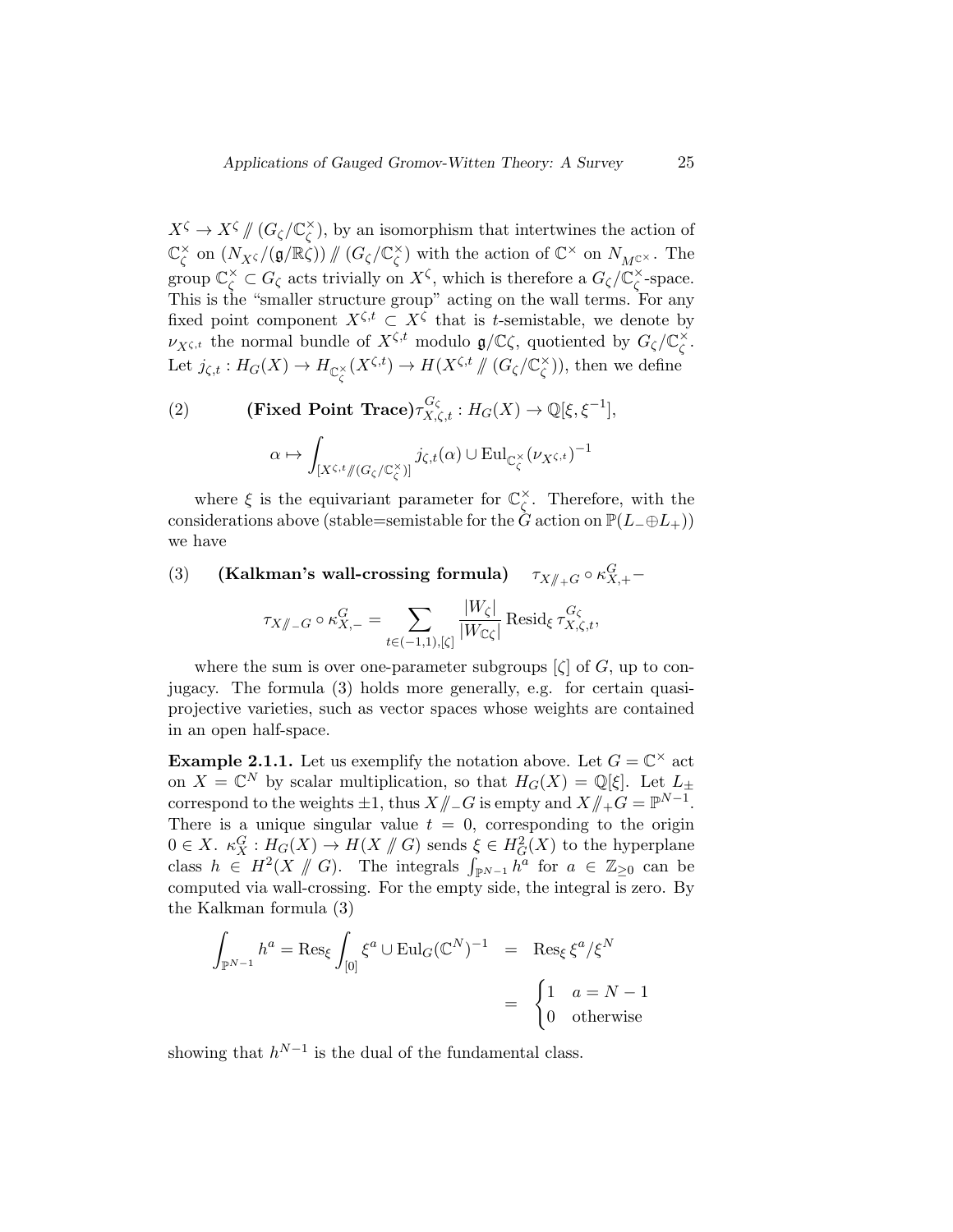### 2.2 Witten localisation and Abelianisation

It is natural to ask if we can compute the composition  $\tau_{X/\!\!/ G} \circ \kappa_{X,G}$ exclusively in terms of the  $G$ -equivariant cohomology on  $X$ , for instance, to compute the cohomology of  $X \nparallel G$  in terms of the G-equivariant cohomology of X. Witten [42] introduced non-abelian localisation to compute  $\tau_{X/\!\!/ G} \circ \kappa_{X,G}$  in terms of a trace map

(4) (Witten's Trace) 
$$
\tau_X^G : H_G(X) \to \mathbb{Q}, \quad \alpha \mapsto \int_{[X] \times \mathfrak{k}} \alpha
$$
,

which is given by integration over X and a unitary form  $\mathfrak k$  of the Lie algebra  $\mathfrak{g}$ . The integral of a polynomial over  $\mathfrak{k}$  may be defined via various regularisation procedures, see [38, 37, 44], which we will not explain, since they are unnecessary for the quantised version in Section 4.2.1. Our original motivation for the quantum version of Witten's localisation was the *quantum Martin conjecture* of Bertram et al [4] which compares Gromov-Witten invariants of a GIT  $X/\!\!/ G$  and the quotient  $X/\!\!/ T$  by a maximal torus  $T \subset G$ , as we will see in Section 4.5. Let us first discuss classical abelianisation or *Martin's formula [33]*. T acts on  $(X, L)$  as well, and it is not hard to see that the semistable locus of the G action  $X^{ss}(G)$  lies in  $X^{ss}(T)$  so that there is a natural map  $X^{ss}(G)/T \rightarrow$  $X^{ss}(T)/T = X \# T$  and a quotient  $X^{ss}(G)/T \to X^{ss}(G)/G = X \# G$  by the residual action. The relation of the two GIT quotients is given by  $\nu_{g/t}$ , the bundle over  $X \nparallel T$  induced from the trivial bundle with fibre  $\mathfrak{g}/\mathfrak{t}$  over X. We let  $\tau_{X/\!\!/T} : H(X/\!\!/T) \to \mathbb{Q}$  denote the Eul $(\nu_{\mathfrak{g}/\mathfrak{t}})$ -twisted integration map,

$$
\tau_{X/\!\!/ T}: H(X/\!\!/ T) \to \mathbb{Q}, \quad \alpha \mapsto \int_{[X/\!\!/ T]} \alpha \cup \mathrm{Eul}(\nu_{\mathfrak{g}/\mathfrak{t}}).
$$

Let  $W = N(T)/T$  denote the Weyl group of  $T \subset G$  and  $\text{Restr}_{T}^{G}$ :  $H_G(X) \to H_T(X)$  the restriction map, which induces an isomorphism  $H_G(X) \to H_T(X)^W$ . Suppose that stable=semistable for the actions of T and G on X. Then integration over  $X \text{ }\!/ G$  and  $X \text{ }\!/ T$  are related by

(5) (Martin's Abelianisation formula)  $\tau_{X/\!\!/ G} \circ \kappa_{X,G} =$ 

$$
|W|^{-1} \tau_{X/\!\!/ T} \circ \kappa_{X,T} \circ \mathrm{Restr}_T^G.
$$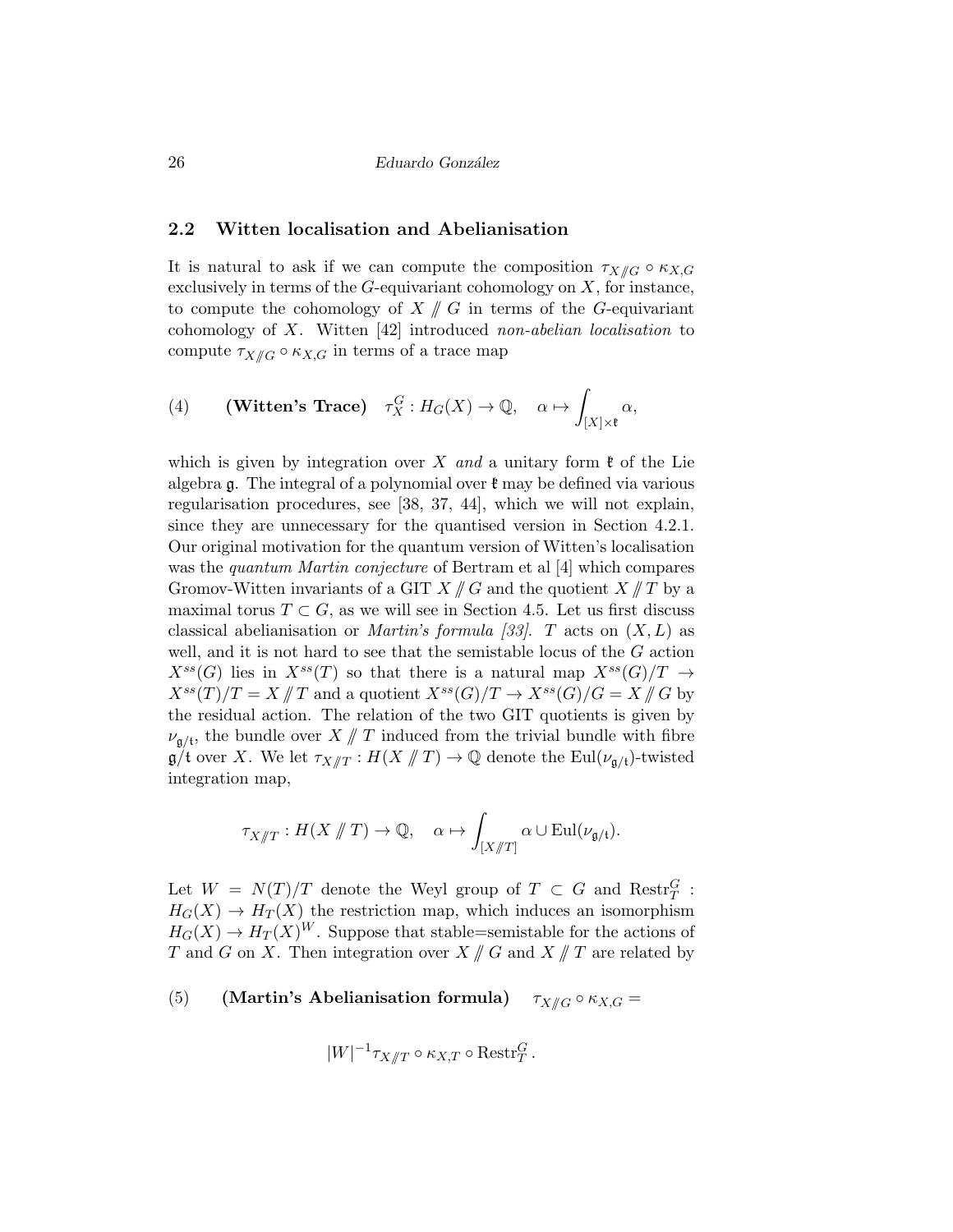In other words, the following diagram commutes:



Moreover Martin proved that there exists a surjective map

(6) 
$$
\mu_T^G: H(X \nparallel T) \to H(X \nparallel G)
$$

whose kernel is the cup product with Eul( $g/t$ ). Given classes  $\alpha_G \in$  $H(X \nparallel G), \alpha_T \in H(X \nparallel T)$ , we have  $\alpha_G = \mu_T^G \circ \alpha_T$  iff

$$
\int_{[X/\!\!/ G]} \alpha_G \cup \kappa_{X,G}(\beta) = |W|^{-1} \int_{[X/\!\!/ T]} \alpha_T \cup \kappa_{X,T}(\beta) \cup \text{Eul}(\mathfrak{g}/\mathfrak{t})
$$

for all  $\beta \in H_G(X) \cong H_T(X)^W$ .

# 3 Gauged Gromov-Witten theory

In order to extend the results explained in the previous section, we first need to introduce gauged maps as equivariant lifts of stable maps. Let C be a smooth connected projective curve. Since  $X \nmid G$  is embedded in the quotient stack  $X/G$ , a map  $C \to X \nparallel G$  is in principle a gauged map: a morphism  $C \to X/G$ , or more explicitly, a pair  $(P, u)$  of a principal G-bundle  $P \rightarrow C$  over C and a section u of the associated bundle  $P(X) := P \times_G X \to C$ . In this way, gauged maps are naturally the algebraic analogues of symplectic vortices [8, 9, 8, 18] similar to the gauged  $\sigma$ -models of Witten [43]. Therefore the space of gauged maps is a natural extension of both, the space of maps  $\text{Maps}(C, X)$  and the stack  $\mathfrak{B}G$  of principal bundles. Since we are interested in invariants, we will also consider the moduli of maps with  $n$  different markings,  $c = (c_1, \dots, c_n) \in C^n$ . We consider the stack of *n*-pointed nodal gauged  $\stackrel{\text{maps}}{\mathfrak{M}}^G_n$  $n(n)$ . These are pairs  $(u, c)$  of a stable *n*-pointed map  $u$ :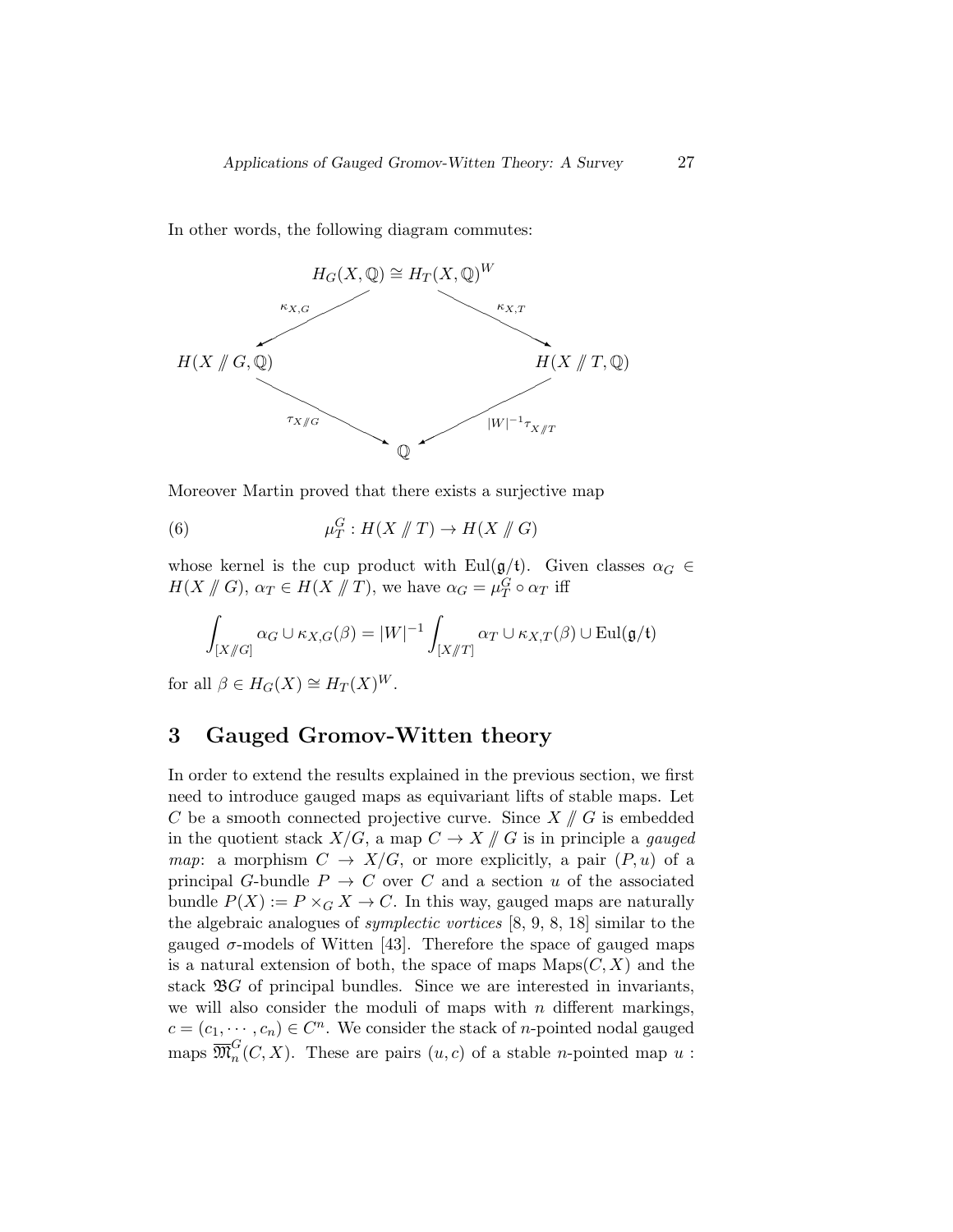$\widehat{C} \to C \times X/G$  such that the projection onto the first factor C has class [C]. The *degree* of a gauged map is its push forward in  $H_2(X/G)$  =  $H_2^G(X)$ . Here, we identify the (co)homology of the quotient stack  $X/G$ with the equivariant (co)homology of  $X$  [13]. Thus for a gauged map, the principal bundle lies exclusively on a principal component  $C_0$  of the nodal curve  $\widehat{C}$ , isomorphic to C, and the principal bundle over all other components of  $\widehat{C}$  map to a point. This means that the nodal map defines a stable map  $u : \widehat{C} \to P(X)$  with base class [C], that is, the composition of u with the projection  $P(X) \to C$  has class [C]. This means that nodal gauged maps are allowed to acquire "fibre bubbles", rational bubble trees attached on the fibres. The underlying curve in the gauged map lies in the Fulton-McPherson compactification  $\mathcal{M}_n(C)$  of the space of maps, rather than the Deligne-Mumford compactification as in usual GW theory, since it has a principal component. This compactification is the space  $\overline{\mathcal{M}}_{g(C),n}(C,[C])$  of genus  $g(C)$  stable maps into C, of fixed degree  $[C] \in H_2(C)$ . We let  $\overline{\mathfrak{M}}_n^{G,st}$  $n^{G,st}(C, X)$  denote the substack of gauged maps for which  $(u, c) : C \to P(X)$  is a stable map in the usual sense of Kontsevich. In general  $\overline{\mathfrak{M}}_n^G$  $_{n}^{G}(C,X),\overline{\mathfrak{M}}_{n}^{G,st}$  $\mathfrak{m}^{G,st}_n(C,X), \mathfrak{M}^G_n(C,X)$  are nonfinite type, non-separated Artin stacks [45, Theorem 5.2]. Since we are interested in invariants, we need to impose a semi-stability condition to guarantee a good moduli space supporting a perfect obstruction theory. We want to differentiate the construction above with equivariant GW theory, as introduced by Givental [15]. In this case, the stable maps are requested to take values in the fibres of the homotopy quotient  $X \times_G EG \to BG$  (the geometric realisation of the stack  $X/G$ ), that is, they only lie in the X direction.

### 3.1 Mundet semi-stability and gauged GW invariants

A choice of polarisation  $L \to X$  of X (equipped with a compatible lift of the  $G$ -action on  $L$ ) gives a semi-stability condition for gauged maps, as introduced by Mundet i Riera [35, 36]. Mundet's semi-stability couples Ramanathan's semi-stability for principal bundles and the Hilbert-Mumford semi-stability for X. Suppose  $(P, u): C \to X/G$  is a gauged map. Let R denote a parabolic subgroup of G, and let  $\sigma: C \to P/R$  denote a reduction of structure group. Let  $\lambda$  be a co-weight of R (we identify  $\mathfrak{g} \cong \mathfrak{g}^{\vee}$  and consider the one-parameter subgroup  $\mathbb{C}^{\times} \to R$  given by  $z \mapsto z^{-\lambda} = \exp(-\ln(z)\lambda)$ . The pair  $(\lambda, \sigma)$  yields the associated graded, a pair  $(Gr(P), Gr(u))$  consisting of a bundle  $Gr(P)$  whose structure group reduces to the Levi subgroup of P and a stable section  $Gr(u) : \widehat{C} \rightarrow$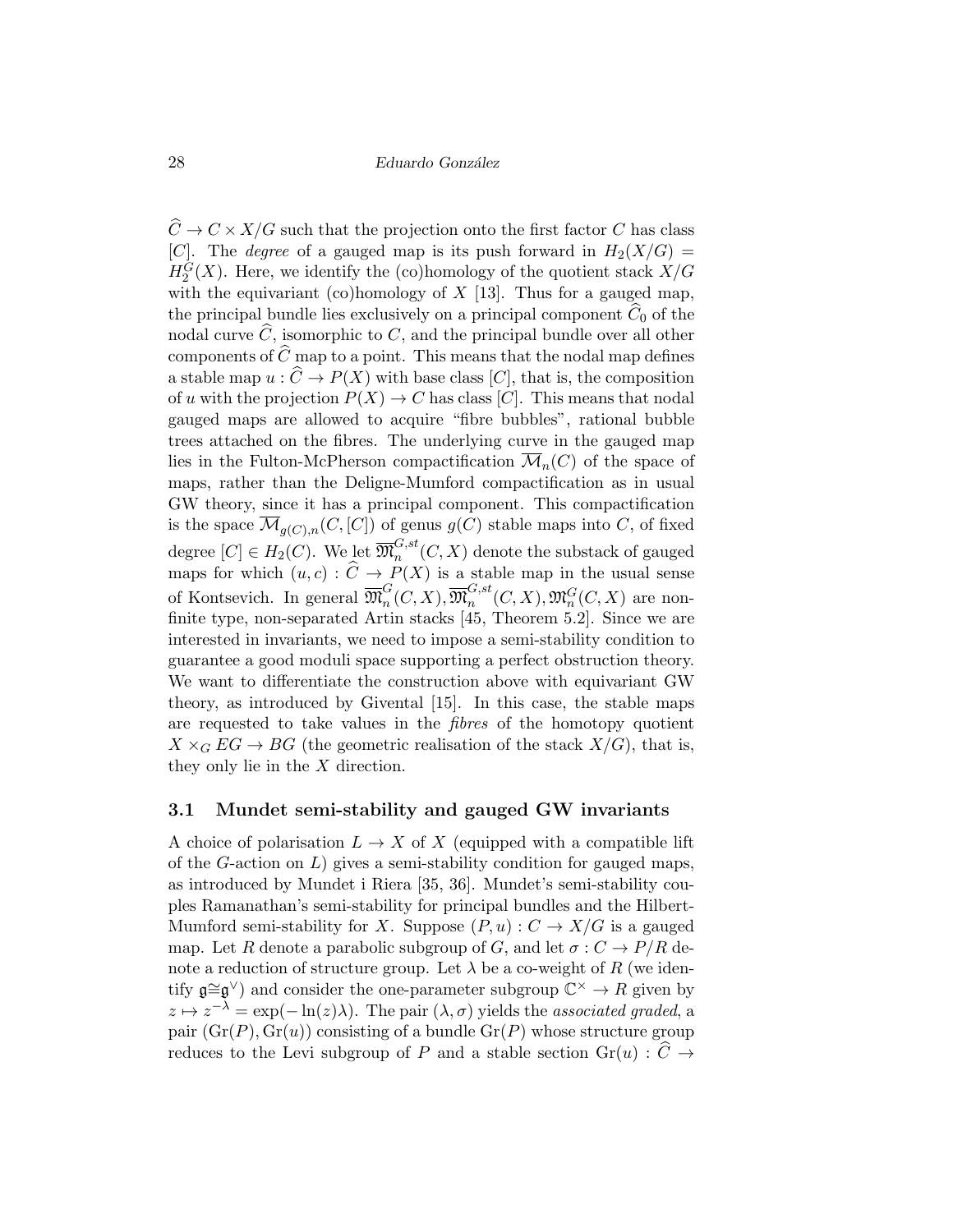$Gr(P)(X)$  from a nodal curve  $\widehat{C}$ . If  $R = LU$  is a Levy decomposition, then  $\operatorname{Gr}(P) = i_* p_* \sigma^* P$ , where  $p : R \to R/U = L, i : L \to G$  are the natural maps. For our purposes we prefer the presentation via degeneration which we will describe in what follows. For each  $z \in \mathbb{C}^{\times}$ , we consider the G bundle  $P_{(z,\sigma)} = \sigma^* P \times_{R,z^{-\lambda}} G$  where the action on G is by conjugation. The limit as  $z \to 0$  exists, if  $\lambda$  is *dominant*, and agrees with  $\text{Gr}(P)$ . By  $\lambda$  dominant we mean that it is zero on the connected component of the centre of  $G$  and it is positive on the roots of  $T$ . The twisted map  $z^{-\lambda}u$  is a section of the associated bundle  $P_{(z,\sigma)}(X)$ , and its limit as  $z \to 0$  converges in the Gromov sense to a nodal section of  $Gr(P)(X)$ . This is the graded section  $Gr(u)$ . Over the principal component  $C_0 \cong \widehat{C}$ , Gr(u) takes values in the fixed point set  $X^{\lambda}$  of the automorphism induced by  $\lambda$ , and so has a well-defined Hilbert-Mumford weight  $\mu_{HM}(\sigma,\lambda)$  determined by the polarisation L, given as the usual Hilbert-Mumford weight [34, Section 2] at a generic point in  $C_0$ . The Ramanathan weight (cf. [2, Definition 3.2], [39, 40])  $\mu_R(\sigma, \lambda)$  of  $(P, u)$ , with respect to  $(\sigma, \lambda)$  is given by the first Chern number of the line bundle determined by  $\lambda$ :  $\mu_R(\sigma, \lambda) = \int_{[C_0]} c_1(\sigma^* P \times_R \mathbb{C}_{\lambda}).$ 

**Definition 3.1.1.** The *Mundet weight* is then the coupling

(7) 
$$
\mu_M(\sigma,\lambda) := \mu_{HM}(\sigma,\lambda) + \mu_R(\sigma,\lambda).
$$

The map  $(P, u)$  is *Mundet semistable* if  $\mu_M(\sigma, \lambda) \leq 0$  for all pairs  $(\sigma, \lambda)$ for  $\lambda$  dominant, and *Mundet stable* if the above inequalities are satisfied strictly. This definition carries to stable gauged maps, since there is no contribution to the weight coming from the bubbles. We denote by  $\overline{\mathcal{M}}_n^G(C,X)$  the space of semi-stable nodal pointed gauged maps.

Remark 3.1.2. The Hilbert-Mumford weight can be computed in terms of the Moment map, using the usual correspondence between linearisations of actions and moment maps [28]. Let  $\rho : X \to \mathbb{P}(V), V =$  $H^0(X, L)^\vee$  the embedding given by the (very ample) polarisation L, so that  $G \hookrightarrow GL(V)$ . Let  $\Phi = \rho \circ \Phi_{\mathbb{P}} : X \to \mathbb{P}(V) \to \mathfrak{g}_{\mathbb{R}}$  denote the restriction to X of the moment map  $\Phi_{\mathbb{P}}$  of  $\mathbb{P}(V)$ . In this case the Hilbert-Mumford weight is just given by

(8) 
$$
\mu_{HM}(\sigma,\lambda) = \int_{C_0} \langle P(\Phi) \circ \text{Gr}(u), \lambda \rangle,
$$

where  $P(\Phi)$  is the map  $\Phi$  induces on  $P(X)$ , and the integral is over the principal component.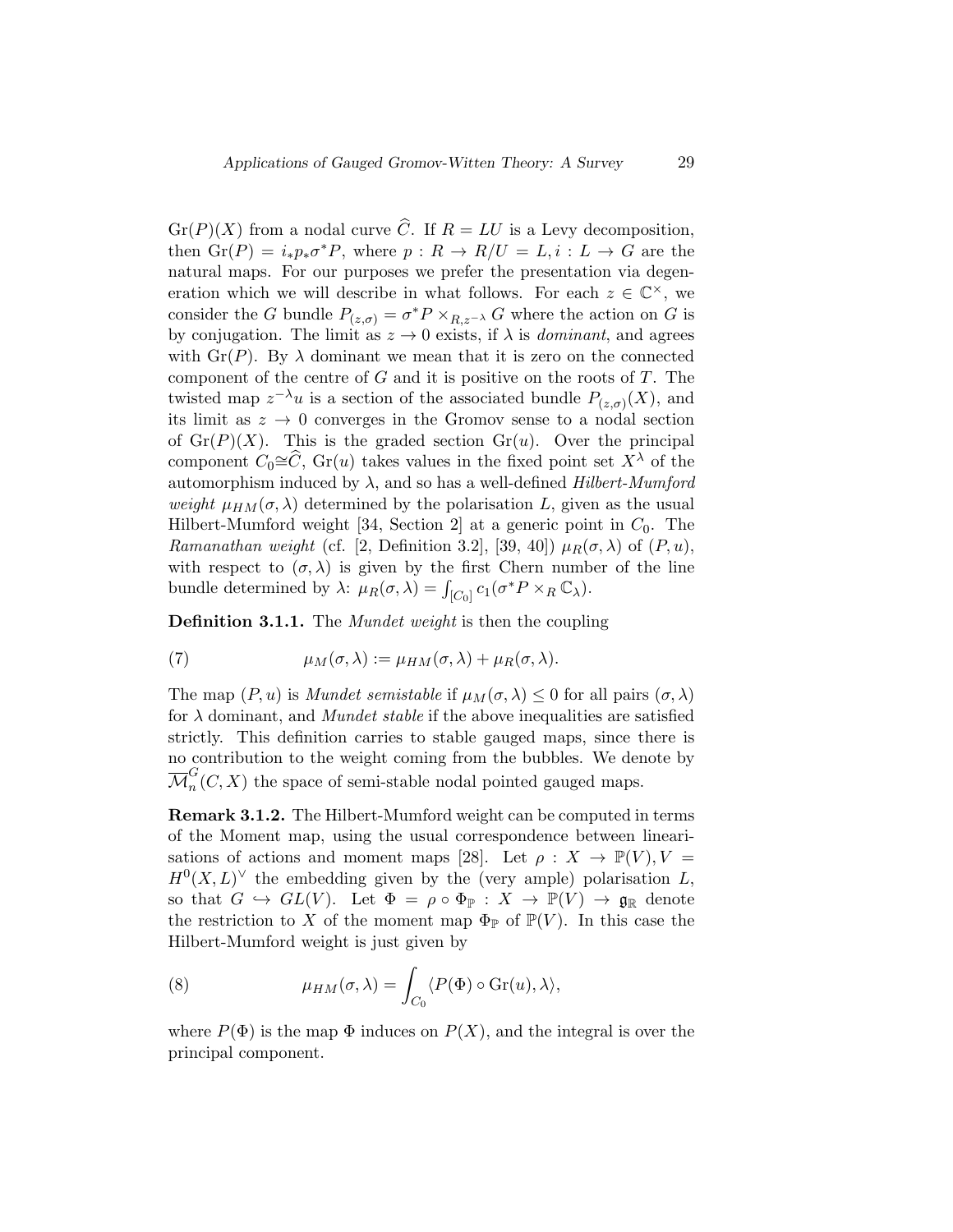Example 3.1.3. So far the definition of semi-stability was done in the projective setting. If  $X$  is affine, we can still define semi-stability in the same exact way, but only for the pairs  $(\sigma, \lambda)$  for which the graded  $(\operatorname{Gr}(P), \operatorname{Gr}(u))$  exists. To exemplify this, consider the diagonal action of  $G = \mathbb{C}^\times$  in the affine space  $X = \mathbb{C}^N$ , where we take the moment map to be  $\Phi: \mathbb{C}^N \to \mathfrak{g}_{\mathbb{R}}$  given by  $z \mapsto -|z|^2 + 1$ . Let  $C = \mathbb{P}$  and  $P \to \mathbb{P}$  be a bundle of degree  $d \in \mathbb{Z}$ . Then,  $R = G$  and let  $\lambda \in \mathbb{Z}$ , denote a coweight of R. Since all the reductions  $\sigma$  are trivial we have  $\text{Gr}(P) = P$ . The associated bundle  $P(X) = P \times_{\mathbb{C}^{\times}} \mathbb{C}^N = \mathcal{O}(d)^N \to \mathbb{P}$  has sections only if  $d \geq 0$ . We need to determine which sections  $u \in H^0(\mathbb{P}, \mathcal{O}(d)^N)$  are semi-stable. For all  $\lambda \in \mathbb{Z}$  the limit  $\text{Gr}(u) = \lim_{z \to 0} z^{-\lambda}u$  exists and is zero if  $u \equiv 0$ ; it does not exist if  $\lambda > 0$  and  $u \neq 0$ ; and it exists and is zero if  $\lambda < 0$  and  $u \neq 0$ . Note that since X is affine, there is no fibre bubbling, so  $Gr(u) \equiv 0$ , whenever the limit above exists. Thus, the weight (7) is given by

$$
\mu_M(\sigma,\lambda) = \langle d,\lambda\rangle + \int_{\mathbb{P}} \langle \Phi(\mathrm{Gr}(u)),\lambda\rangle \mathrm{Vol}_{\mathbb{P}} = \langle d,\lambda\rangle + \lambda,
$$

using that  $\Phi(\text{Gr}(u)) = 1$  and normalising so that  $\text{Vol}(\mathbb{P}) = 1$ . Therefore, the semi-stable sections are those non-zero, and the unstable one is  $u \equiv 0$ . Therefore

$$
\mathcal{M}^G(C, X) = (H^0(\mathbb{P}, \mathcal{O}(d)^N) \setminus \{0\})/\mathbb{C}^{\times} = \mathbb{P}(H^0(\mathbb{P}, \mathcal{O}(d)^N)) = \mathbb{P}^{N(d+1)-1}.
$$

Since there is no bubbling,

$$
\overline{\mathcal{M}}_n^G(C, X) = \mathcal{M}^G(C, X) \times \overline{\mathcal{M}}_n(C) = \mathbb{P}^{N(d+1)-1} \times \overline{\mathcal{M}}_n(C).
$$

**Example 3.1.4.** We can generalise the previous example when  $C = \mathbb{P}$ . Consider the toric action of a torus  $G = T = (\mathbb{C}^{\times})^k$  on the affine space  $\mathbb{C}^N$  with the weights  $\mu_1, \ldots, \mu_N \in \mathfrak{t}^{\vee}$ . The semi-stability condition is determined by a choice of character  $\chi \in \mathfrak{t}^{\vee}$ , giving a linearisation on the trivial bundle  $L_{\chi}$ . In this case the semistable set is given by  $X^{\text{ss}} = \{ (z_1, \ldots, z_N) \in \mathbb{C}^N : \chi \in \text{span}\{\mu_i, z_i \neq 0\} \}, \text{ and } X \nmid \chi T \text{ is}$ a toric variety. The moduli space  $\overline{\mathcal{M}}^T(\mathbb{P},X,d)$  can be computed as follows. A bundle  $\mathbb P$  with degree  $d \in H_2^T(X) = \mathfrak{t}_{\mathbb Z}$  has an associated bundle  $P \times_T X$  which is just  $\bigoplus_i \mathcal{O}_{\mathbb{P}}(d_i)$ , where  $d_i = \langle d, \mu_i \rangle \in \mathbb{Z}$  and thus  $H^0(P\times_T X)$  is identified with  $X(d):=\bigoplus_i \mathbb{C}^{\max(0,d_i+1)}$ , where T acts with weight  $\mu_i$  repeated max $(0, d_i+1)$ . By rescaling the linearisation  $L^t_{\chi}$ , and assuming  $t$  large enough so that the Mundet weight  $(7)$  is dominated by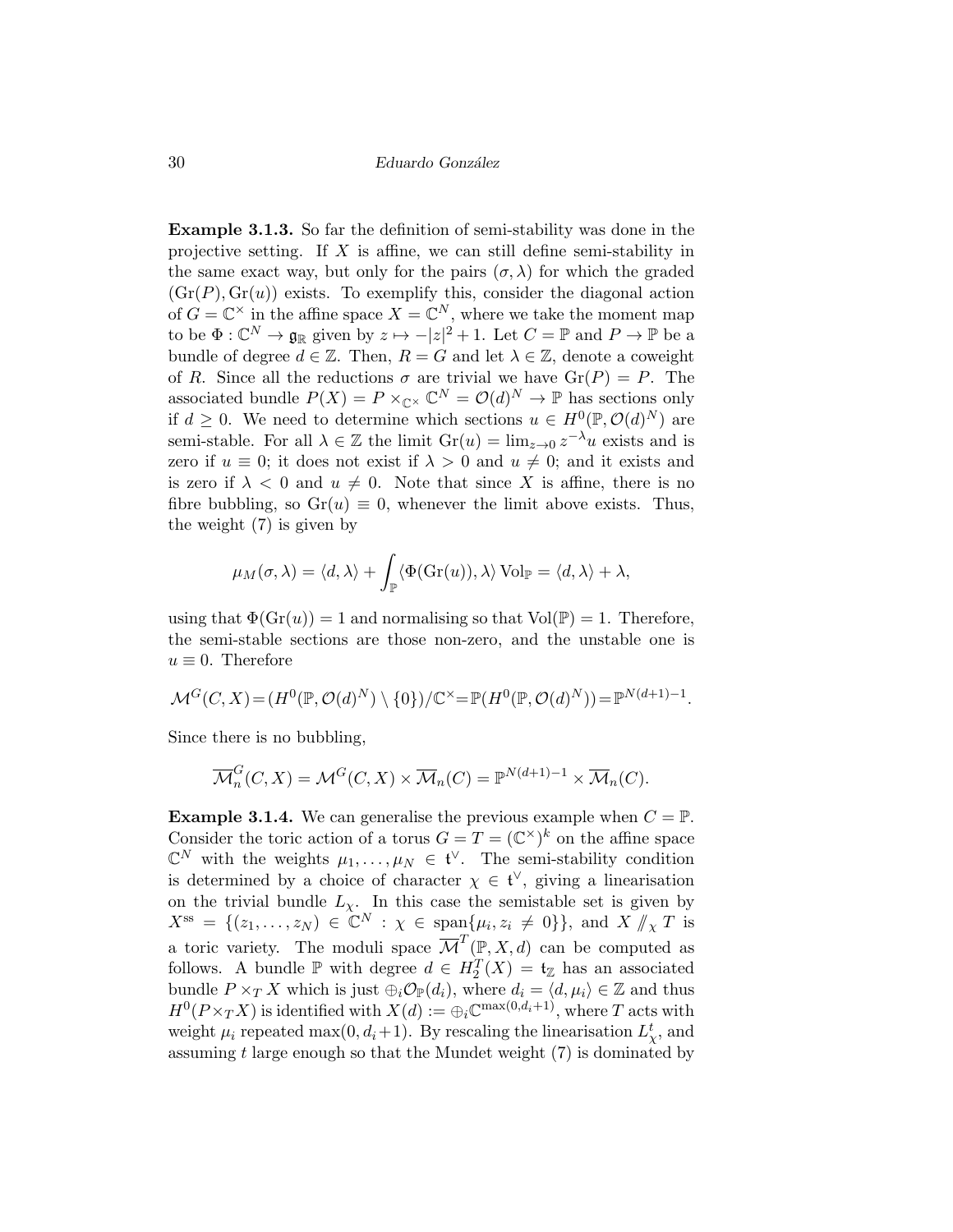the Hilbert-Mumford term, we obtain  $M^T(\mathbb{P}, X, d) = X(d) / \chi T$  which<br>is itself a term veriety. These graces are the so solled supply mane as it is itself a toric variety. These spaces are the so called quasi-maps as it was defined by Givental in [15].

Fix a degree class  $d \in H_2^G(X)$ , and assume that stable=semistable for all gauged maps of degree  $d$ , and denote the substack of degree d by  $\overline{\mathcal{M}}_n^G(C, X, d)$ . Similar to GW theory, there is an evaluation at the markings taking values in the quotient stack, ev :  $\overline{\mathcal{M}}_n^G(C, X, d) \to$  $(X/G)^n$ , and a forgetful morphism  $ft : \overline{\mathcal{M}}_n^G(C, X, d) \to \overline{\mathcal{M}}_n(C)$ . The following result is a summary of [19, Proposition 2.1.3], [46, Proposition 5.12, Theorem 5.14, Example 6.6].

Theorem 3.1.5. Assume stable=semistable for gauged maps, then the  $\overline{moduli}$  stack  $\overline{\mathcal{M}}^G_n(C,X,d)$  is a proper, separated Deligne-Mumford stack of finite type with a perfect obstruction theory.

The properness portion of the result uses a Hitchin-Kobayashi correspondence with the moduli of vortices, see [46, Section 5] for a discussion as well as relations to other compactifications. The perfect obstruction theory is similar to the construction in GW theory. There are universal maps  $p$  :  $\overline{\mathcal{U}}_n^G$  ${}_{n}^{G}(C,X)\,\rightarrow\,\overline{\mathcal{M}}_{n}^{G}(C,X), \mathrm{ev}\,:\,\overline{\mathcal{U}}_{n}^{G}% (C,X)\,\rightarrow\,\overline{\mathcal{M}}_{n}^{G}(C,X).$  $_{n}^{\alpha}(C, X) \rightarrow X/G$ . And thus we can take the complex  $Rp_*\,\text{ev}^*T(X/G)^\vee$  as the perfect obstruction theory, yielding a virtual fundamental class [5]. Define gauged GW invariants as

$$
\langle \cdot; \cdot \rangle_{n,d}^G : H_G(X)^{\otimes n} \otimes H(\overline{\mathcal{M}}_n(C)) \to \mathbb{Q} ;
$$
  

$$
\langle \alpha, \beta \rangle_{g,n}^d := \int_{[\overline{\mathcal{M}}_n^G(C, X, d)]^{\text{vir}}} \text{ev}^* \alpha \cup ft^* \beta,
$$

by using integration over the virtual fundamental class.

**Example 3.1.6.** Let us continue Example 3.1.3 above, with  $G = \mathbb{C}^{\times}$ ,  $C = \mathbb{P}, X = \mathbb{C}^N$  so that  $X \# G = \mathbb{P}^{N-1}$ . In this case  $H^*(X/G) = \mathbb{Q}[\xi],$ where  $\xi$  is the equivariant parameter. Let  $n = 3$ , be the number of markings. It is not hard to see that the pull back of  $\xi$  under (any of) the evaluation map is the hyperplane class  $h \in H^2(\mathbb{P}^{N(d+1)-1})$ . Then  $\overline{\mathcal{M}}_3(C, X, d) = \mathbb{P}^{N(d+1)-1} \times \overline{\mathcal{M}}_3(\mathbb{P}).$  The space  $\overline{\mathcal{M}}_3(\mathbb{P})$  is six dimensional, and we take  $\beta \in H^6(\overline{\mathcal M}_3(\mathbb P))$  the point class, which corresponds to fixing the markings. Thus

$$
\langle \xi^a, \xi^b, \xi^c; \beta \rangle_{n,d}^G = \int_{\mathbb{P}^{N(d+1)-1}} h^a h^b h^c = \begin{cases} 1 & \text{if } a+b+c=N(d+1)-1; \\ 0 & \text{otherwise.} \end{cases}
$$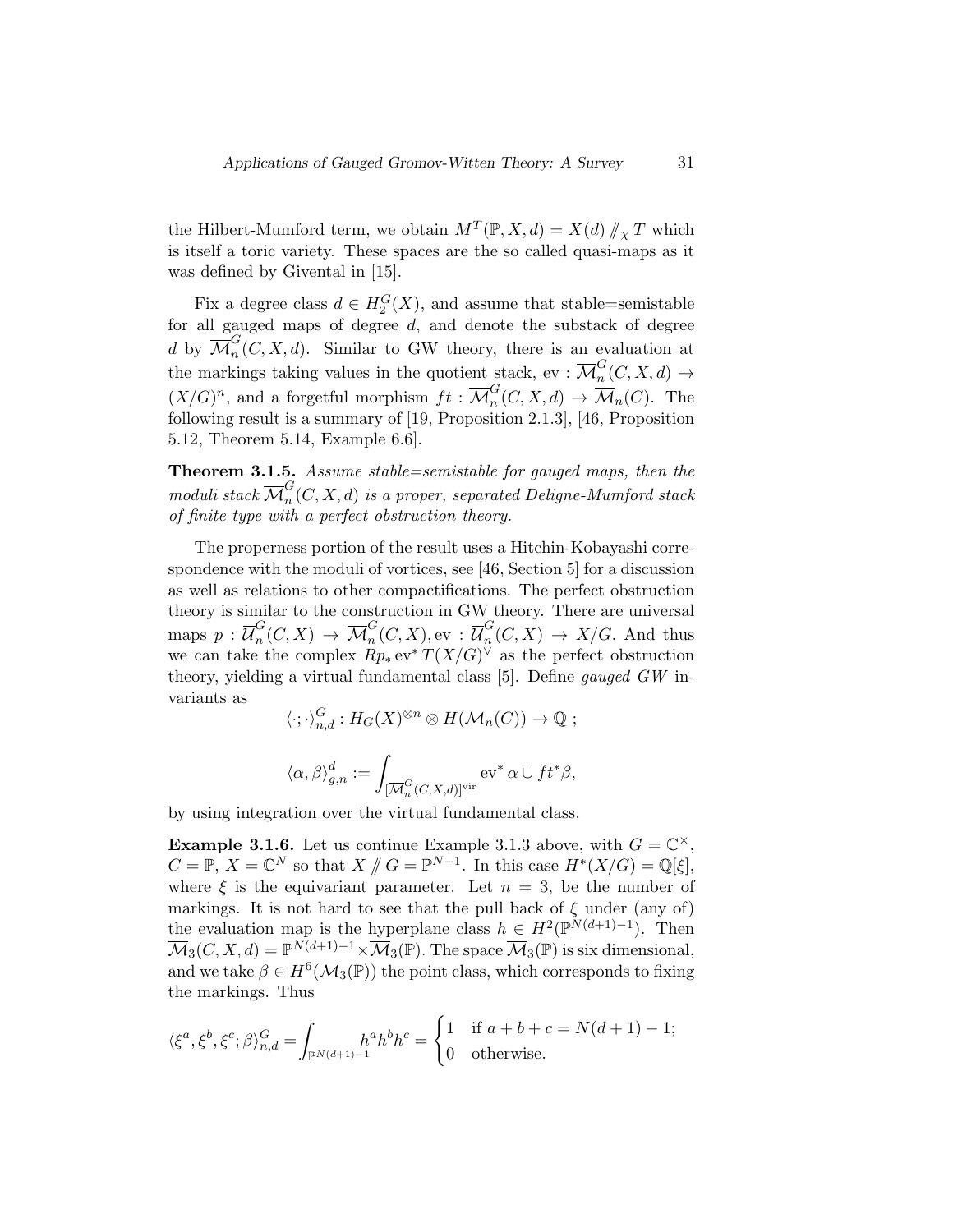Note that this does not quite agree with the 3-point GW invariant  $\langle h^a, h^b, h^c \rangle_d^{\mathbb{P}^{N-1}}$  $\mathcal{d}$  For instance if  $N = 2$  the Gromov-Witten invariant  $\langle h^a, h^b, h^c \rangle_d^{\mathbb{P}^1} = 1$  only if  $d = 1$  and  $a+b+c = 3$  or  $d = 0$  and  $a+b+c = 1$ . Here we also denote by h the hyperplane class  $h \in H^2(\mathbb{P}^1)$ , which is the image of the generator  $\xi$  under the classical Kirwan map. This discrepancy is corrected of the quantum Kirwan map.

Remark 3.1.7. As a side remark, recall that GW invariants define a cohomological field theory (CohFT) in the sense introduced by Kontsevich and Manin [30]. In a similar fashion gauged GW invariants define a CohFT *trace*, since its underlying combinatorial structure is controlled by parametrised curves, the Fulton-McPherson compactification of curves. We will not need this here, and the interested reader can consult [45, Section 2.2] for more details.

Let

(9) 
$$
\Lambda_X^G := \left\{ \sum_{d \in H_2^G(X; \mathbb{Q})} c_d q^d : \forall e > 0 \neq \{d : \langle c_1^G(L), d \rangle < e \} < \infty \right\};
$$
  

$$
QH_G(X) = H_G(X, \mathbb{Q}) \otimes \Lambda_X^G
$$

denote the *equivariant Novikov ring*, and the G-equivariant quantum cohomology of X respectively, equipped with the usual quantum product using the G-equivariant GW invariants of X taking values in  $H(BG)$ . Such invariants are defined as the usual invariants, but by equivariant integration over the moduli of maps with respect to the inherited action of  $G$  [15]. For the applications we want to discuss, it is convenient to introduce the gauged potential as the map

(10) **(Gauged GW potential)** 
$$
\tau_{X,L}^G : H_G(X) \to \Lambda_X^G;
$$
  

$$
\tau_{X,L}^G(\alpha) := \sum_{n \ge 0} \sum_{d \in H_2^G(X; \mathbb{Q})} \langle \alpha, \dots, \alpha; 1 \rangle_{n,d}^G \frac{q^d}{n!},
$$

and extend to  $QH_G(X)$  by linearity. We drop L from the notation whenever there is no risk of confusion.

# 4 Quantised Results

We are now ready to discuss the main applications.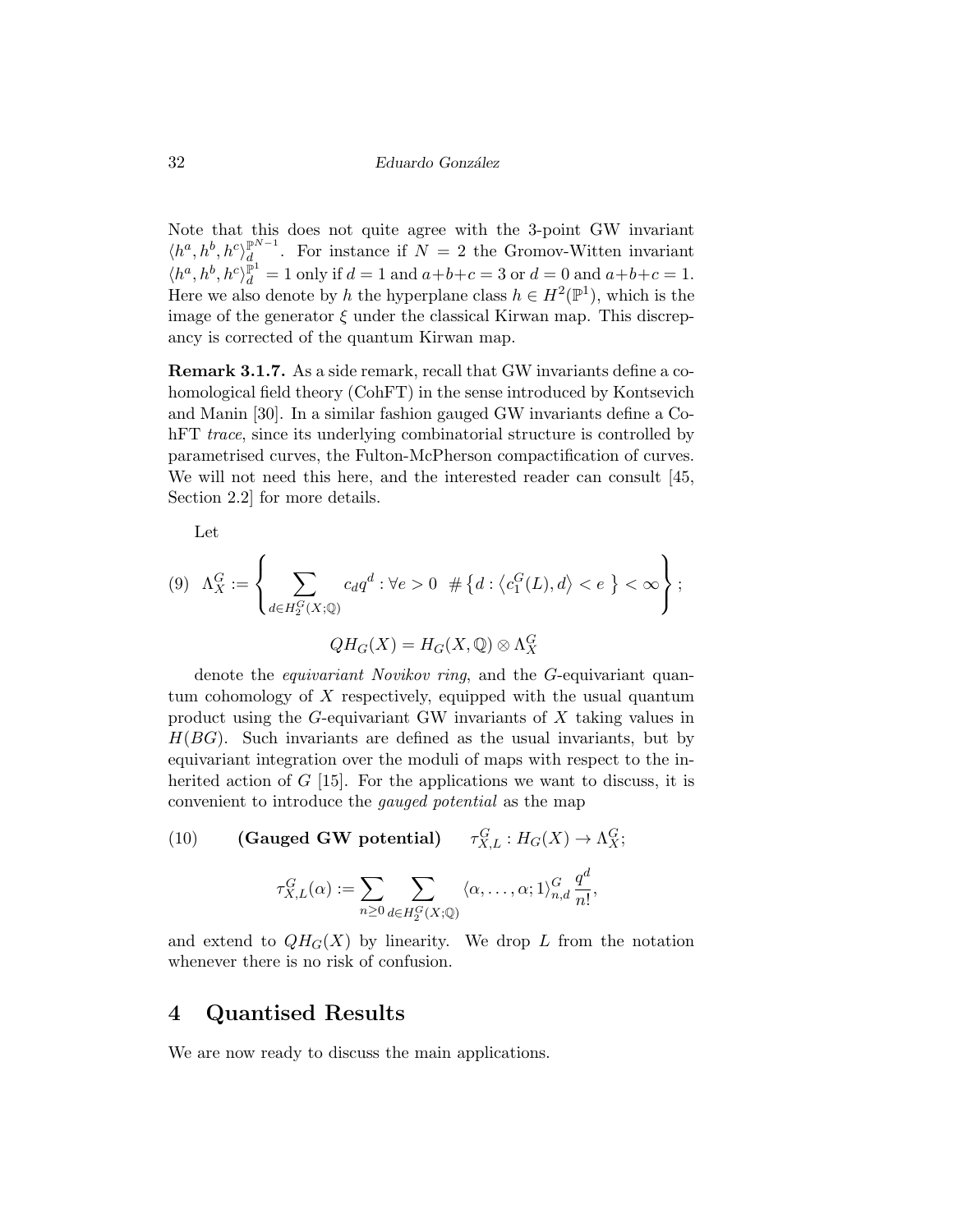### 4.1 Wall crossing for gauged maps.

Similar to the considerations in Section 2.1, we assume that  $X$  is a projective G-variety with two given polarisations  $L_{\pm} \to X$ . The variation of semi-stability for gauged maps with respect to the interpolation  $L_t = L_+^{(t+1)/2} \otimes L_-^{(t-1)/2}, t \in (-1,1) \cap \mathbb{Q}$  yields the family of moduli spaces  $\overline{\mathcal{M}}_n^G(C, X, d, L_t)$  of  $L_t$ -semistable gauged maps. The relation between the associated gauged potentials is given by a formula similar to the classical wall-crossing Equation (3). We follow a similar proof as well. We construct a master space  $\tilde{\mathcal{M}}$  equipped with a  $\mathbb{C}^{\times}$  action, realising each  $\overline{\mathcal{M}}_n^G(C, X, d, L_t)$  as a quotient  $\tilde{\mathcal{M}}/\!\!/_t \mathbb{C}^\times$ . Then the result will follow by applying virtual localisation [23] to the master space. Virtual Kalkman in this context is due to Kiem-Li [29], under the same hypotheses imposed in [23], i.e. one needs to verify that the stacks  $\overline{\mathcal{M}}_n^G(C,X,d,L_\pm)$ are embedded in smooth Deligne-Mumford stacks. For more details the reader can consult [21, Theorem 2.6] and the references therein. From this discussion we have.

**Theorem 4.1.1** (Theorem 3.8 [21]). The difference of the gauged potentials is given by (11)

 $(Wall crossing for gauged potentials)$  $G_{X,+}^{G}(\alpha) - \tau_{X,-}^{G}(\alpha) =$ 

$$
\sum_{\zeta} \text{Res }\, \tau_{X,\zeta,L^t}(\alpha).
$$

Here the sum of contributions on the right range over one-parameter subgroups, and the terms are residues of the *fixed point* potentials  $\tau_{X,G_{\zeta},L^t}$  corresponding to the subgroup. This potential is constructed as follows. For each  $\zeta \in \mathfrak{g}$  and fixed point component  $X^{\zeta,t} \subset X^{\zeta}$  that is t-semistable for some  $t \in (-1,1)$ , let  $\overline{\mathcal{M}}_n^{G_\zeta}(\mathbb{P}, X, L_{\pm}, \zeta, t, d)$  denote the stack of Mundet semistable morphisms  $\mathbb{P} \to X/G_\zeta$  that are  $\mathbb{C}_\zeta^\times$  $\zeta$ -fixed and take values in  $X^{\zeta,t}$  on the principal component. Note that the bubbles can take values in the whole of X. Let  $\text{Ind}(T(X/G))^+ \subset \text{Ind }T(X/G)$ denote the moving part of the normal complex  $\text{Ind}(T(X/G))$  with respect to the action induced by  $\zeta$ , considered as an object in the derived category of bounded complexes of coherent sheaves on

$$
\overline{\mathcal{M}}_n^{G_{\zeta}}(\mathbb{P}, X, L_{\pm}, \zeta, t, d).
$$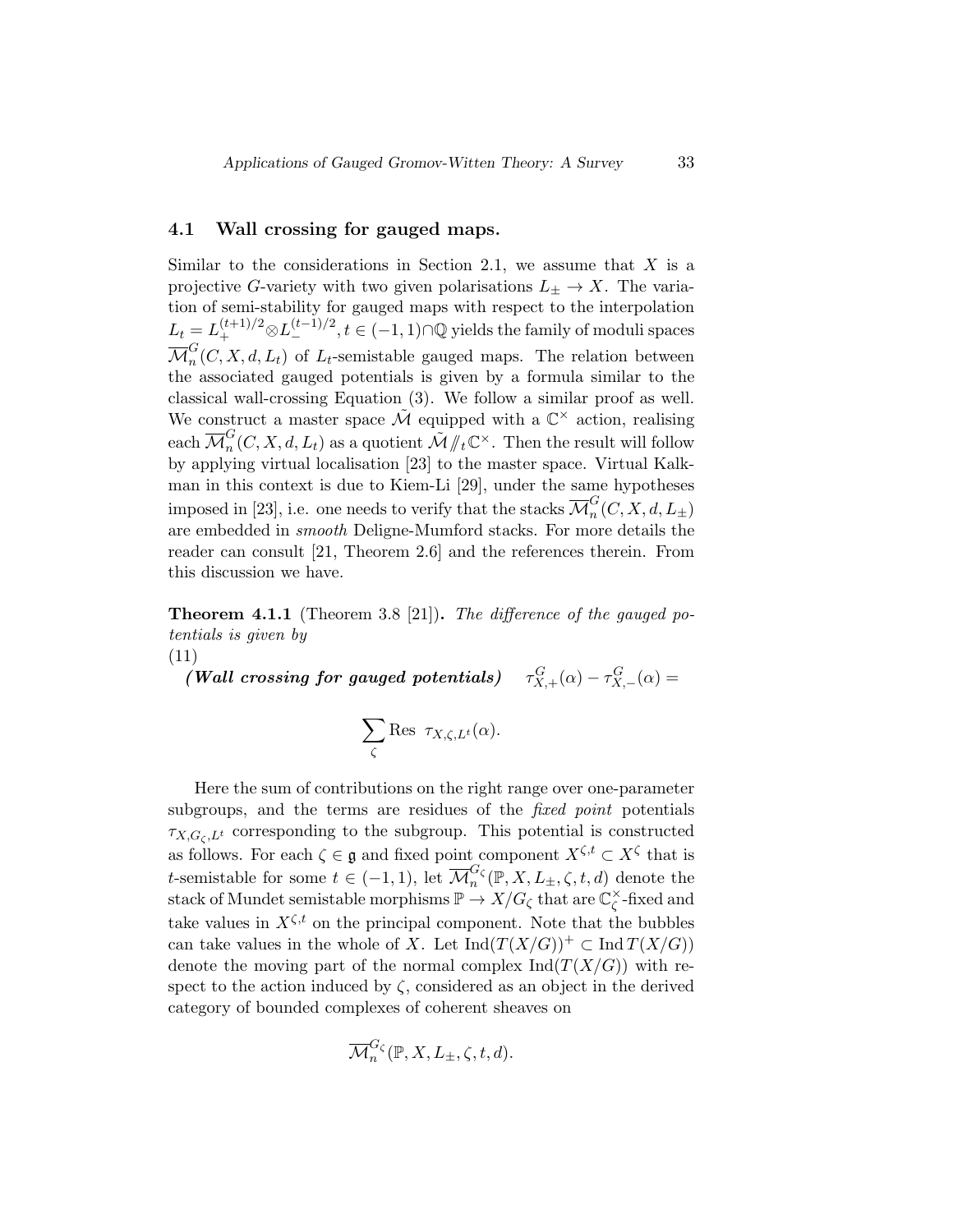Virtual integration over the stacks  $\overline{\mathcal{M}}_n^{G_\zeta}(\mathbb{P},X,L_\pm,\zeta,t,d)$  defines a "fixed point contribution"

$$
\tau^{G_\zeta}_{X,\zeta,t}: QH_G(X)\rightarrow \Lambda^G_X[\xi,\xi^{-1}],
$$

which sends  $\alpha$  into

$$
\sum_{d,n\geq 0}\int_{[\overline{\mathcal{M}}_n^{G_\zeta}(\mathbb{P},X,L_{\pm},\zeta,t,d)]}\mathrm{ev}^*(\alpha,\ldots,\alpha)\cup \mathrm{Eul}_{\mathbb{C}_{\zeta}^{\times}}(\mathrm{Ind}(T(X/G))^+)^{-1}\frac{q^d}{n!},
$$

where again  $H_{\mathbb{C}_{\zeta}^{\times}}(pt) = \mathbb{Q}[\xi].$ 

The wall crossing formula (11) can be thought of a generalisation of the wall-crossing formula for abelian vortices studied in [11]. In order to prove a wall crossing formula for the GW invariants of the quotient, we need to take an adiabatic limit in the polarisation.

### 4.2 Adiabatic limits.

Adiabatic limits appear as special cases of the wall crossing formula (11), when the polarisations are just a rescaling of each other,  $L_{+} = L_{-}^{t}$ ,  $L = L_$ , so that the variation of semi-stability depends only on the rational  $t \in (0,\infty)$ . In the symplectic category, this is equivalent to the dependence on the "area form", as we originally discussed it in [19].

### 4.2.1 Small area limit,  $t \to 0$ .

The moduli stack of Mundet semistable gauged maps in this limit is identified with a quotient of the moduli stack of parametrized stable maps to X. Let  $C \cong \mathbb{P}$  be a curve of genus zero. A stable map  $u =$  $(u_C, u_X) : \hat{C} \to C \times X$  of degree  $(1, d), d \in H_2(X)$  is zero-semistable if and only if  $u_C(u_X^{-1}(X^{ss}))$  is dense in C, that is, if it is generically semi-stable. Denote by  $\overline{\mathcal{M}}_n(C, X, d)$ <sup>0-ss</sup>  $\subset \overline{\mathcal{M}}_n(C, X, d) := \overline{\mathcal{M}}_{0,n}(C \times$  $X,(1,d)$  the 0-semistable locus and by

(12) 
$$
\overline{\mathcal{M}}_n(C, X, d) / \int_0^{\infty} G = \overline{\mathcal{M}}_n(C, X, d)^{0\text{-ss}} / G
$$

the quotient stack, of the G action given by post-composition.

**Theorem 4.2.1.** [22, Theorem 1.2] With the considerations above, let  $d \in H_2(X;\mathbb{Z}) \subset H_2^{\tilde{G}}(X,\mathbb{Z})$ . There exists a t<sub>0</sub> such that for  $t < t_0$ , there is an isomorphism  $\overline{\mathcal{M}}_n(C, X, d) \parallel_0 G \rightarrow \overline{\mathcal{M}}_n^G(C, X, d; L_t)$  of Deligne-<br>Mumford stacks equipped with perfect relative obstruction theories Mumford stacks equipped with perfect relative obstruction theories.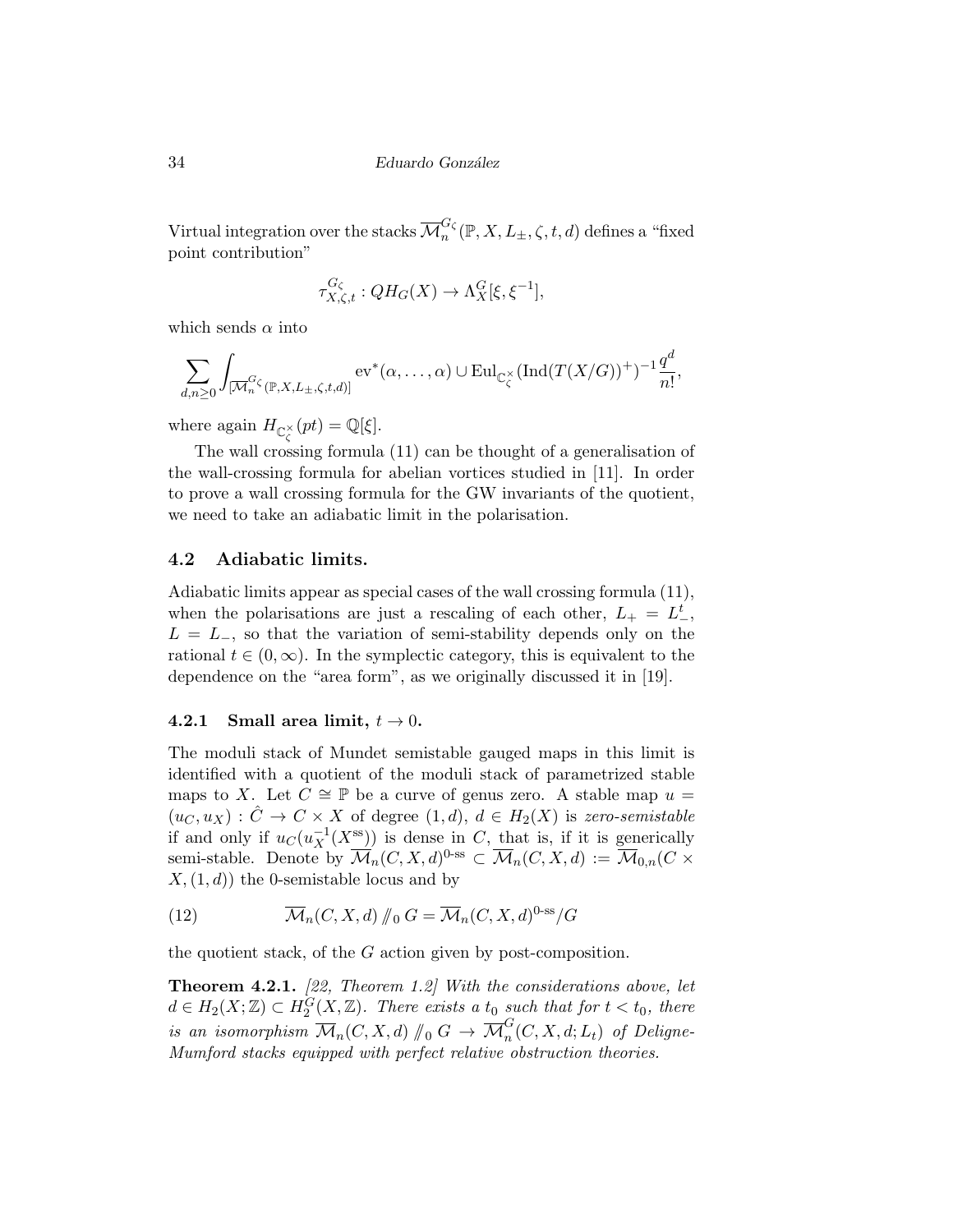The proof relies on the following. The rescaling of the polarisation  $L \to L<sup>t</sup>$  has a linear effect on the Mumford term in the Mundet's weight (7):  $\mu_M(\sigma, \lambda) = t\mu_{HM}(\sigma, \lambda) + \mu_R(\sigma, \lambda)$ . For t sufficiently small, Mundet semi-stability is thus equivalent to semi-stability of the G-bundle and therefore semi-stability of a gauged map reduces to that of the bundle. Since  $C$  is rational this is equivalent for the bundle  $P$  to be the trivial.

The relative obstruction theory on  $\overline{\mathcal{M}}_n^G(C,X)$  has complex  $(Rp_*e^*T(X/G))^{\vee}$  given by descent from  $(\mathfrak{g} \to T\overline{\mathcal{M}}_n(C,X))^{\vee}$ , since every t-semistable map has underlying trivial bundle. The latter is isomorphic to the relative obstruction theory on  $\overline{\mathcal{M}}_n(C,X)$  / G. For abelian actions on affine spaces, this limit is related to the toric map spaces of Givental [16, Section 5]. An analogous formula as in the potential (16), but integrating over the moduli spaces  $\mathcal{M}_n(\mathbb{P} \times X, (1,d))$  // G yields a  $(t = 0)$  potential

#### $(13)$  (Quantum Witten Trace)  $G_X^G: QH_G(X) \to \Lambda_X^G$

which is called in [19] the *quantum Witten trace*, since when  $d = 0$ , it recovers the trace Witten suggested for his localisation (4). Combining with Theorem 4.2.1 we obtain:

(14) 
$$
\lim_{t \to 0} \tau_{X,L_t}^G = \tau_X^G.
$$

In this "small area" limit, we can express the gauged potential in terms of morphisms from stable map spaces, at least in the case when C has genus zero. Let

$$
\kappa_{\overline{\mathcal{M}},G} : H^G(\overline{\mathcal{M}}_n(C, X, d) \to H(\overline{\mathcal{M}}_n(C, X, d) \# G);
$$

$$
\tau_{\overline{\mathcal{M}}/\!\!/G} : H(\overline{\mathcal{M}}_n(C, X, d) \# G) \to \mathbb{Q}
$$

denote the Kirwan map (that is, restriction to the 0-semistable locus and descent) and virtual integration respectively. Then  $\tau_X^G$  is the the composition of pull-back with integration over the moduli space of stable maps

$$
\tau_X^G: H_G(X) \to \Lambda_X^G, \quad \alpha \mapsto \sum_{d,n} (q^d/n!) \tau_{\overline{\mathcal{M}}/\!\!/G} \circ \kappa_{\overline{\mathcal{M}},G} \operatorname{ev}^*(\alpha, \ldots, \alpha).
$$

For the purposes of the next section, we remark that if  $C \cong \mathbb{P}$  is equipped with a  $\mathbb{C}^{\times}$ -action then the same results hold for the  $\mathbb{C}^{\times}$ equivariant potentials.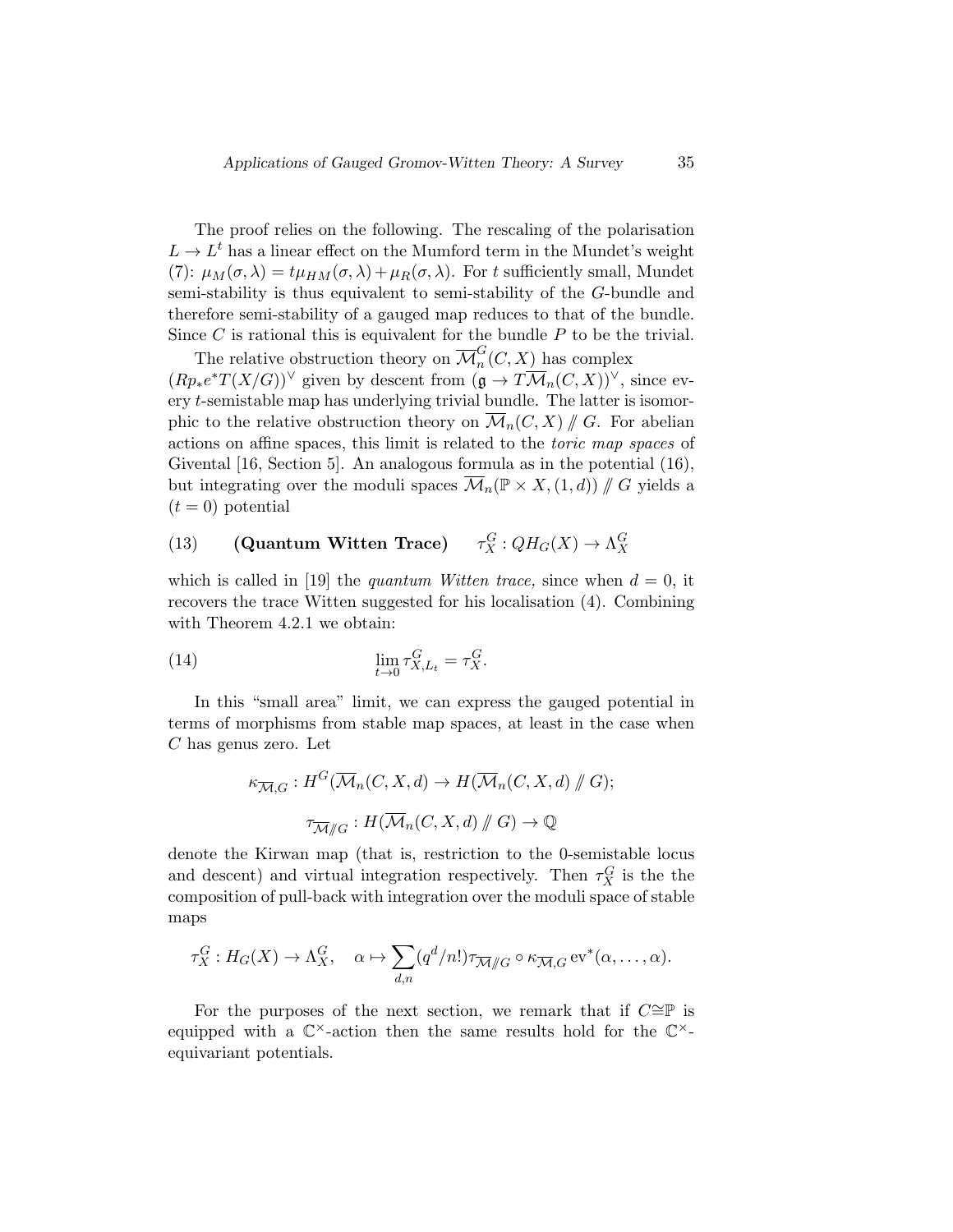### 4.2.2 Large area limit,  $t \to \infty$  and the quantisation of the Kirwan map.

This case has been treated by Woodward [45, 46, 47] in the algebraic case, and by Ziltener [49] in the symplectic case, based on earlier work of Gaio-Salamon [18]. In this limit, the bundle contribution of the Mundet weight (7) vanishes, so that gauged maps take values in the semi-stable quotient  $X^{\rm ss}/G = X \mathbin{\#} G$ . One needs to add some other corrections accounting for special affine gauged bubbles which arise in this case, contrasting to the small limit case where such special bubbling in the limit does not appear. More precisely, in this limit the gauged potential (10) factorises [45, Theorem 1.5] as (15)

(Adiabatic limit Factorisation)

$$
\lim_{\delta \to \infty} \tau_X^G(\alpha) = \tau_{X/\!\!/ G} \circ \kappa_X^G(\alpha),
$$

that is, the diagram



commutes in the limit. Here the map

(16) **(Graph Potential)** 
$$
\tau_{X/\!\!/G}: QH(X/\!\!/G) \to \Lambda_X^G;
$$
  

$$
\tau_{X/\!\!/G}(\alpha) := \sum_{n \geq 0} \sum_{d \in H_2(X/\!\!/G; \mathbb{Q})} \left( \int_{\overline{\mathcal{M}}_n(\mathbb{P}, X/\!\!/G, d)} \mathrm{ev}^*(\alpha, \dots, \alpha) \right) \frac{q^d}{n!}
$$

is the *graph potential* that counts *parametrised* maps into  $X \nparallel G$  in the class  $d$  and the special bubbling in the limit is encoded by the quantum Kirwan map  $\kappa_X^G$ . This map is defined by virtual enumeration of affine gauged maps: pairs  $(u, \lambda)$  where u is a representable morphisms  $u : \mathbb{P}(1,r) \to X/G$  from a weighted projective line  $\mathbb{P}(1,r), r > 0$  to the quotient stack  $X/G$ , mapping the stacky point at infinity  $\mathbb{P}(r) \subset$  $\mathbb{P}(1,r)$  to the semistable locus  $X \# G \subset X/G$ . These are the algebrogeometric analogues of the vortex bubbles considered in Gaio-Salamon [18].  $\lambda$  is a *scaling*, a meromorphic 2-form  $\lambda : T^{\vee} \mathbb{P} \to \mathcal{O}(2\infty)$  with double pole at  $\infty$ . The compactified moduli stack  $\overline{\mathcal{M}}_{n,1}^G(\mathbb{A}, X, d)$  of affine gauged maps of homology class  $d \in H_2^G(X, \mathbb{Q})$  is, if stable=semistable for the  $G$  action on  $X$ , a proper smooth Deligne-Mumford stack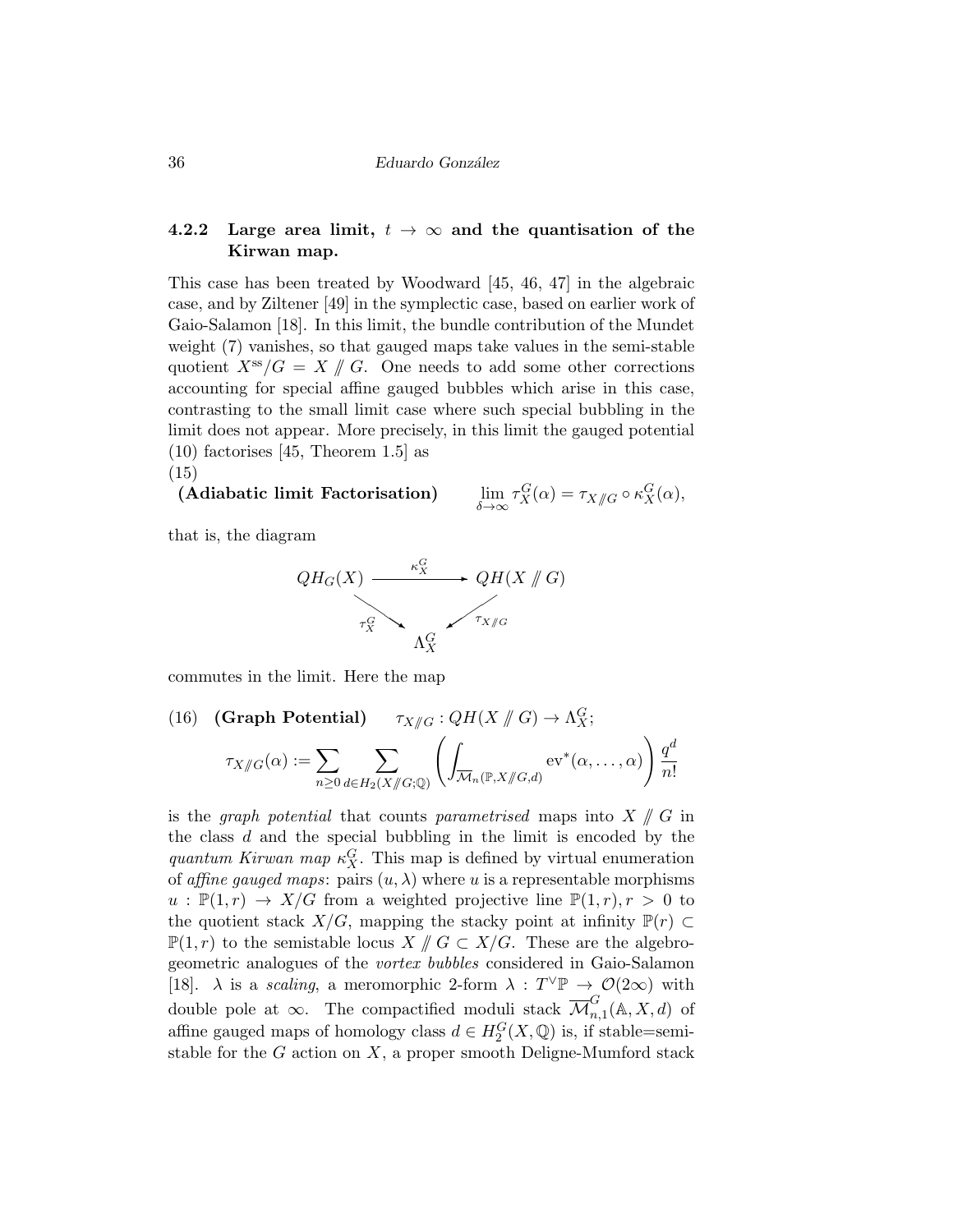with a perfect relative obstruction theory over the complexification of Stasheff's multiplihedron: the moduli  $\overline{\mathcal{M}}_{n,1}(\mathbb{A})$  of *n*-marked scaled lines (with a single scaling). It is equipped with evaluation maps  $ev \times ev_{\infty}$ :  $\overline{\mathcal{M}}_{n,1}^G(\mathbb{A}, X) \to (X/G)^n \times (X \not\parallel G)$ . The quantum Kirwan map is the formal mapping formal morphism

### (17) (Quantum Kirwan map)  $\kappa_X^G: QH_G(X) \to QH(X \nparallel G)$ ;  $\kappa_X^G(\alpha) := \sum$  $n\geq 0, d$  $\operatorname{ev}_{\infty,*} \operatorname{ev}^*(\alpha, \dots, \alpha) \frac{q^d}{d}$  $\frac{q}{n!}$ .

It is in principle non-linear, and it is a morphism of CohFT theories as detailed in [45, Section 2.3], [47, Theorem 8.6] and Woodward-Ziltener [48]. Moreover, each of its linearisations  $D_{\alpha} \kappa_X^G : T_{\alpha} Q H_G(X) \rightarrow$  $T_{\kappa(\alpha)}QH(X \mathscr{H}G)$  is a homomorphism with respect to the quantum product. We are now ready to apply the wall crossing formula in several contexts.

**Example 4.2.2.** Let us analyse the toric case. Let  $X = \mathbb{C}^N$  be the dimensional complex vector space with an action of a complex torus  $T = (\mathbb{C}^{\times})^k$ , with weights  $\mu_1, \ldots, \mu_N$  contained in an open half-space and equipped with a polarisation so that the quotient  $X/\!\!/ T$  is a Deligne-Mumford stack. First we analyse the affine gauged maps appearing in the definition of  $\kappa_X^T$ : An affine gauged map to  $X/T$  of homology class  $d \in H_2^T(X, \mathbb{Q})$  is equivalent to a morphism  $u = (u_1, \ldots, u_k) : \mathbb{A} \to X$ such that the degree of  $u_j$  is at most  $d_j = \langle \mu_j, d \rangle$ . Let  $u_j(\infty) = u_j^{d_j}$  $_{j}^{a_{j}}/(d_{j}!)$ if  $d_j \geq 0$  and  $u_j(\infty) = 0$  otherwise. Then, let  $u(\infty) = (u_j(\infty))_{j=1}^k$  denote the vector of leading order coefficients with integer exponents, then  $u(\infty) \in X^{\text{ss}}$ . Thus  $\overline{\mathcal{M}}_{1,1}^T(\mathbb{A}, X, d)$  is the space of such morphisms with one finite marking and the marking at infinity up to the action of  $T$ . We let  $\overline{\mathcal{M}}_{1,0}^{T}(\mathbb{A},X,d)$  denote the space of morphisms with only the marking at infinity up to automorphisms. In this case the automorphisms do not only come from the action of  $T$ , but also from the translation of the domain, since there is no finite marking. If  $T = \mathbb{C}^{\times}$  acts on  $X = \mathbb{C}^N$  by scalar multiplication then  $\overline{\mathcal{M}}_{1,1}^T(\mathbb{A}, X, d)$  consists of tuples of polynomials of degree at most  $d$  up to the action of  $T$ , such that at least one of the polynomials is of degree exactly d. One sees that  $\overline{\mathcal{M}}_{1,1}^T(\mathbb{A}, X, d)$  is a vector bundle over  $\mathbb{P}^{N-1}$  of rank dN.

Now, let  $G = (\mathbb{C}^{\times})^N$  be the big torus acting in the standard way in X and consider the equivariant cohomologies  $QH_T(X) \cong \text{Sym}(\mathfrak{t}^\vee) \otimes$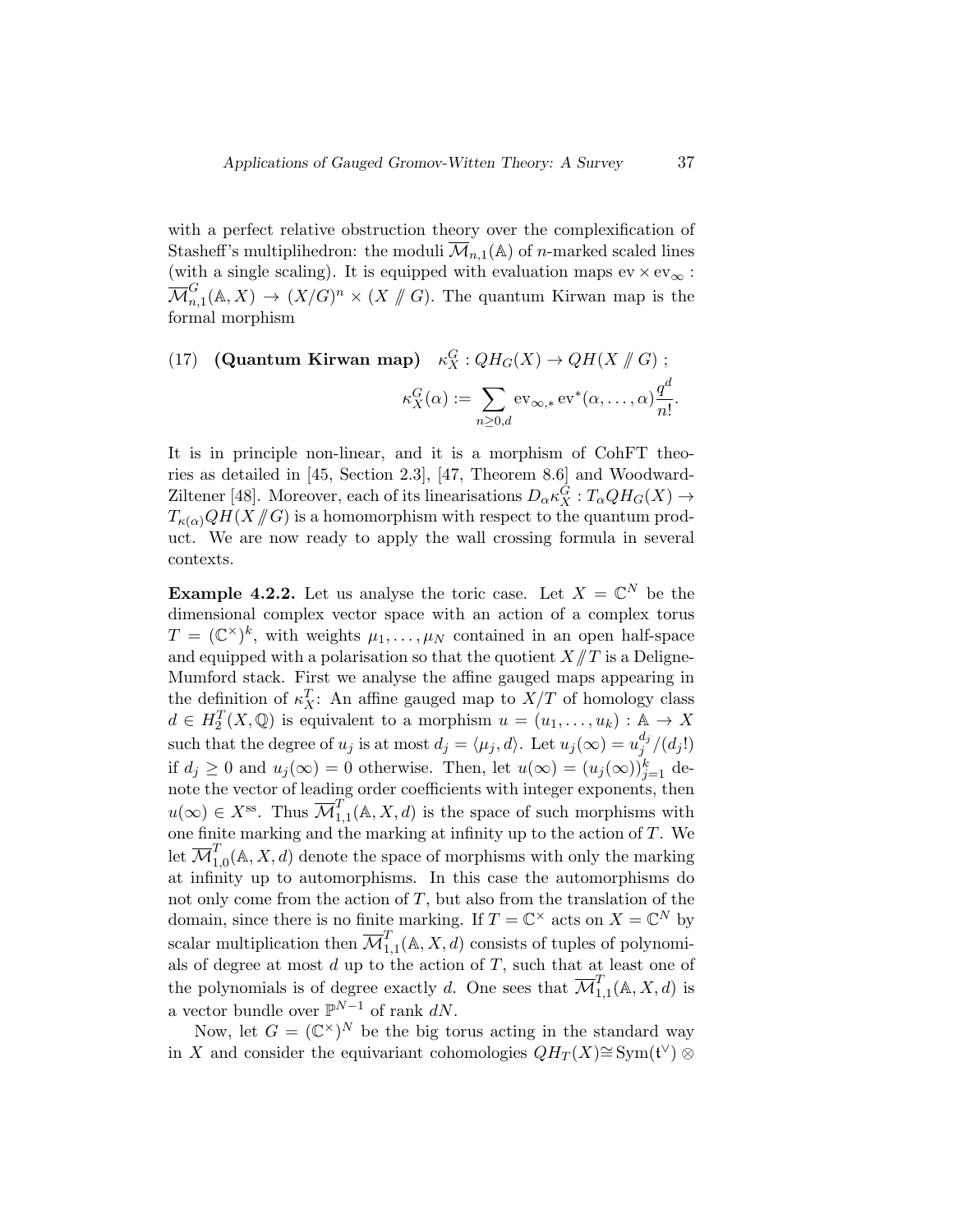$\Lambda_X^T, QH_G(X) \cong \text{Sym}(\mathfrak{g}^{\vee}) \otimes \Lambda_X^G$ . By taking coordinates  $v_1, \ldots v_N$  on  $\mathfrak{g}$  we get that  $QH_G(X) = \mathbb{Q}[v_1, \ldots, v_N] \otimes \Lambda_X^G$ . Let  $p: QH_G(X) \to QH_T(X)$ be the restriction map and let  $D(\mu_i) \in H^2(X \mid T)$  denote the divisor<br>classes defined by a Then, the degree are parties  $\mu^{G,1}$  of the Kinwan classes defined by  $v_i$ . Then, the degree one portion  $\kappa_X^{G,1}$  of the Kirwan map is given by [45, Lemma 8.8] (see [20] for the stacky case)

$$
\kappa_X^{T,1}\left(\prod_{\mu_j(d)\geq 0} p(v_j)^{\mu_j(d)}\right) = q^d \prod_{\mu_j(d)\leq 0} D(v_j)^{-\mu_j(d)} + \text{ higher order terms},
$$

where  $d \in H_2^T(X, \mathbb{Z})$  is a lift of an effective class. This yields the Batyrev quantum relations for the quotient  $X/\!\!/ T$ . The surjectivity of the quantum Kirwan map for toric stacks follows similarly. The reader can consult [20] for more details, as well as the computation of the quantum cohomology of toric stacks with projective coarse moduli space.

### 4.2.3 Relation to the  $I$  and  $J$  functions

We continue with the same notations  $T = (\mathbb{C}^{\times})^k$ , acting on  $\mathbb{C}^N$ . Woodward's adiabatic limit (15) can be understood as a generalisation of Givental's mirror symmetry result [16]. In this case the gauged potential plays the rôle of the  $I$  function and the graph potential of the  $J$ function, whit the quantum Kirwan map as the mirror transformation. To obtain the actual  $I, J$  functions, we need to localise the potentials, as follows. Consider the case  $C = \mathbb{P}$  equipped with the standard  $\mathbb{C}^{\times}$ -action given by rotation, with fixed points  $0, \infty \in \mathbb{P}$ . Let  $\hbar$  denote the equivariant parameter. The graph potential  $\tau_{X/\!/ T}$  extends to a  $\mathbb{C}^{\times}$ -equivariant potential  $\tau_{X/\!\!/ T, \mathbb C^{\times}} : QH(X /\!\!/ G) \to \Lambda_X[\![\hbar]\!]$ . The localised graph potential  $\tau_{X/\!/ T,-}: QH(X/\!/ T) \to QH(X/\!/ T)[\hbar^{-1}]$  is the localisation to the fundamental quantum fixed point  $0 \in \mathbb{P}$ .  $\tau_{X/\!/T,-}$  is a solution to the fundamental quantum differential equation  $\hbar \partial_v \tau_{X/\!\!/ T,-}(\alpha) = v *_{\alpha} \tau_{X/\!\!/ T,-}(\alpha)$  for the Frobenius manifold associated to the GW theory of  $X/\sqrt{T}$ . Localising the gauged potential  $\tau_{X,-}^T$  as well, and by considering a  $\mathbb{C}^{\times}$ -equivariant extension of the quantum Kirwan map  $\kappa_X^T$ , we have the *localised adiabatic limit* theorem

(18) 
$$
\tau_{X/\!\!/ T,-} \circ \kappa_X^T = \lim_{t \to \infty} \kappa_X^{T,\text{class}} \circ \tau_{X,-}^T,
$$

where  $\kappa_X^{T,\text{class}}$  is the classical Kirwan map. In the toric case  $X =$  $\mathbb{C}^N, T = (\mathbb{C}^\times)^k$ , the right term agrees with Givental's I function,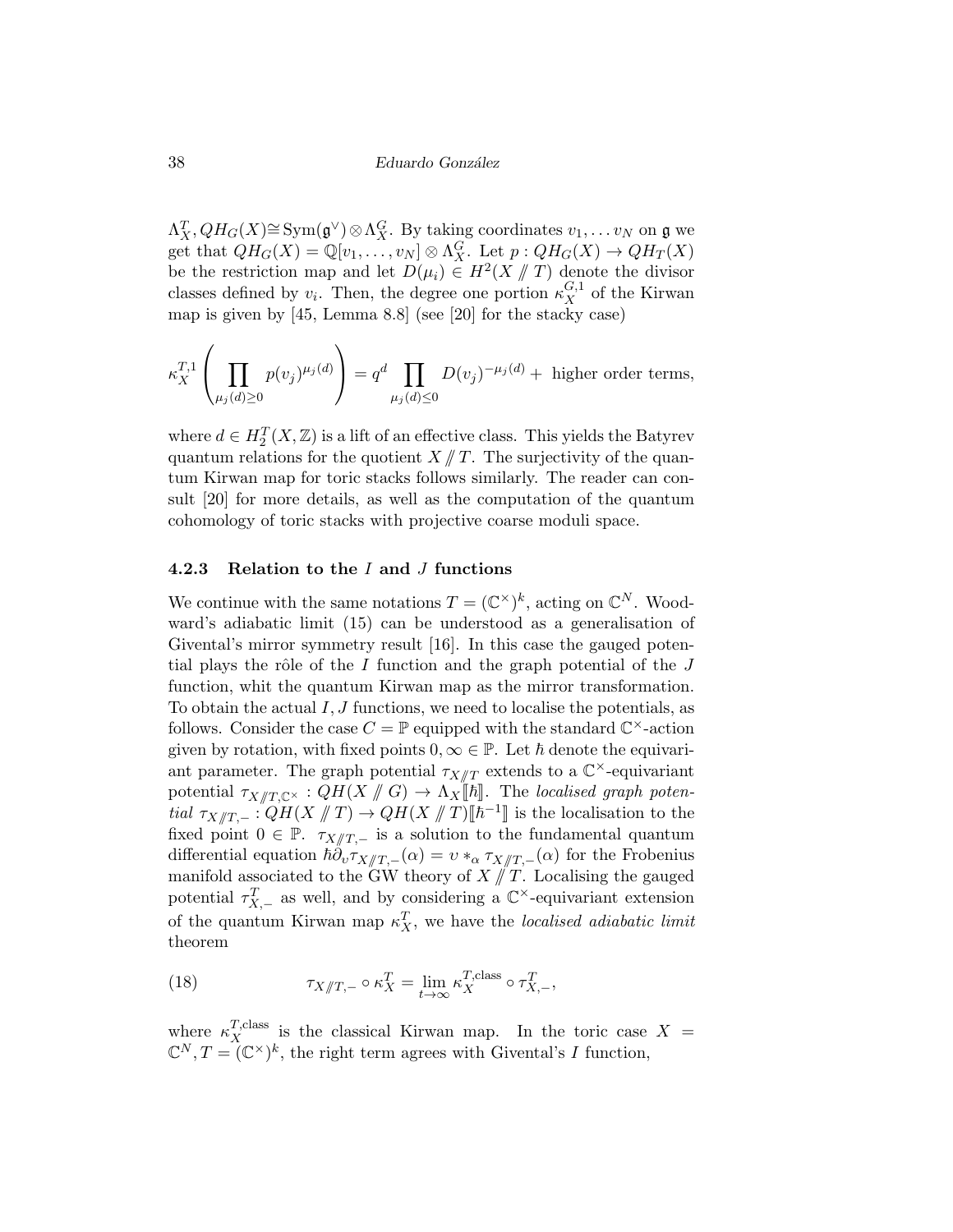(19) 
$$
\kappa_X^{T,\text{class}} \circ \tau_{X,-}^T(\alpha) = \exp(\alpha/\hbar) \sum_{d \in H_2^T(X)} q^d \prod_{j=1}^N \frac{\prod_{m=-\infty}^0 (\mu_j + m\hbar)}{\prod_{m=-\infty}^{\mu_j(d)} (\mu_j + m\hbar)},
$$

and the localised graph potential  $\tau_{X/\!\!/ T,-}$  is the J function, by Givental [15]. This implies that the quantum Kirwan map plays the rôle of the mirror map. For more details see [45, Section 8].

### 4.3 Wall-crossing for GW invariants of quotients.

We will follow the same notations we had in Section 2.1. We now explain how the quantised version of Kalkman's wall crossing Equation (3), holds in quantum cohomology. Our wall crossing formula for Gauge GW invariants and the quantum Kirwan map descends to one for GW invariants of  $X/\!\!/ G$ . We may think of gauged maps as interpolating between maps to the quotient and quotient of maps, thus taking both of the polarisations to the adiabatic large limit, and applying the factorisation of Equation (15) we obtain.

**Theorem 4.3.1** (Theorem 3.5 [21]). Applying the wall-crossing formula for two polarisations  $L^t_+$  and  $L^t_-$  and taking the limit  $t\to\infty$  we have

 $(20)$  (Wall-Crossing for GW potentials)  $G_{X,+}(\alpha)$ –

$$
\tau_{X/\!\!/_{-}G} \circ \kappa_{X,-}^G(\alpha) = \sum_{\zeta} \text{Res } \tau_{X,\zeta,L^{\delta}}(\alpha).
$$

In general the terms on the right of Equation (20) are gauged Gromov-Witten invariants, which in principle can be expressed in terms of the usual Gromov-Witten invariants of the smaller quotients on the walls, just as in classical Kalkman's formula. However gauged invariants are easier to compute, so we will leave the formula as is, since it is easier to understand the effect of crossing a wall for the crepant case to be discussed in Section 4.4.

Remark 4.3.2. The formulas just presented are in their most basic form. In general one can add insertions from classes  $\beta \in H(\overline{\mathcal{M}}_n(C))$  as well as a twisting by Euler classes of index bundles. This is in particular important for explicit computations of particular invariants.

We end this discussion with an example.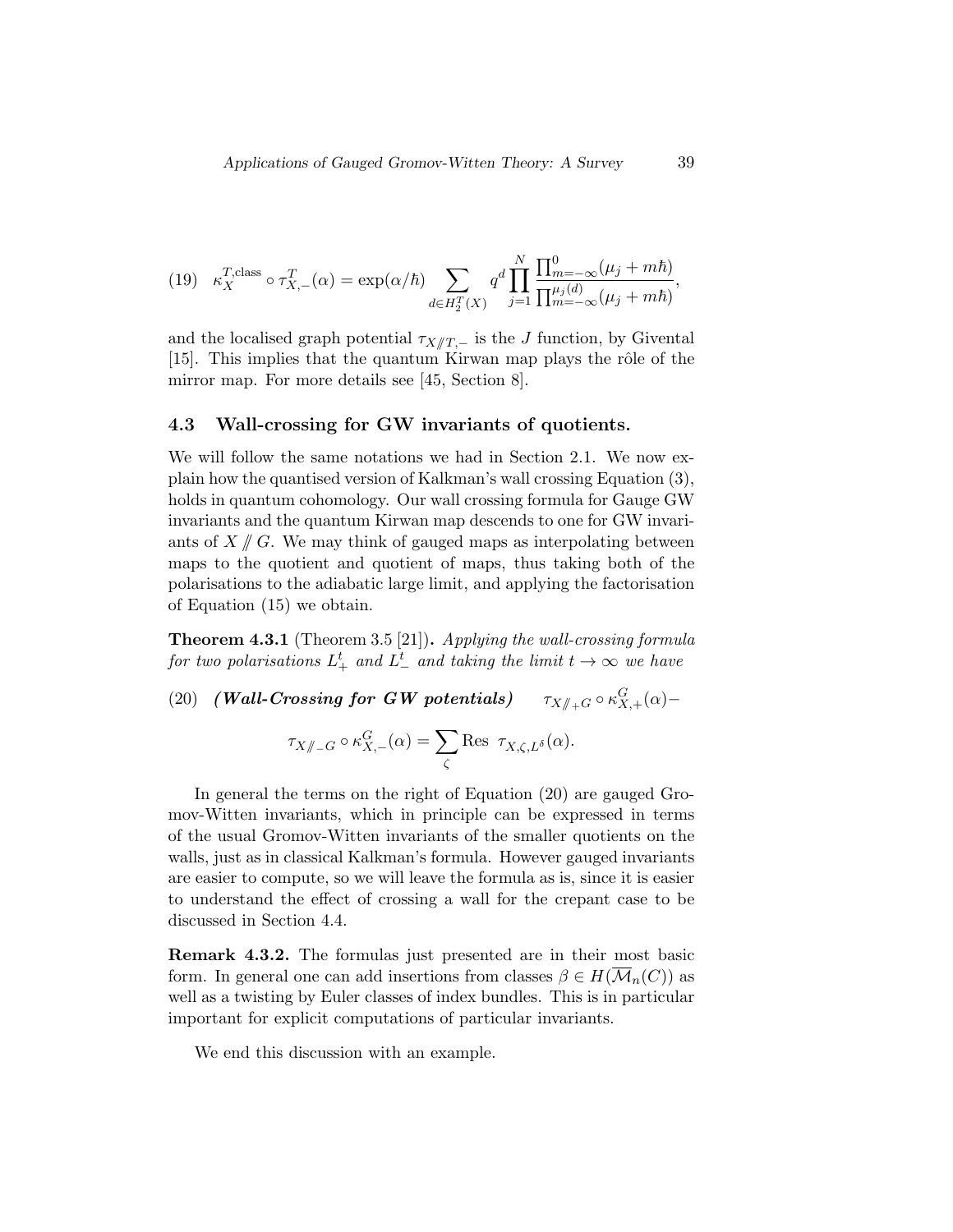Example 4.3.3. We use the same notation as in Example 3.1.6. Let  $G = \mathbb{C}^{\times}$  acting on  $X = \mathbb{C}^{N}$  by scalar multiplication,  $H_{G}(X) = \mathbb{Q}[\xi].$ And  $L_{\pm}$  are the lines with weights  $\pm 1$ , inducing  $X \parallel_{-} G = \emptyset$  and  $X \nparallel_+ G = \mathbb{P}^{N-1}$ . The wall is  $t = 0$  corresponding to the point  $0 \in X$ .<br>We compute game game degree and three point inversions (bank) kg. We compute genus zero, degree one three-point invariants  $\langle h^a, h^b, h^c \rangle_{0,1}$ of  $\mathbb{P}^{k-1}$  via wall-crossing. Since the equivariant chern class  $c_1^G(X) = N\xi$ , the minimal Chern number of  $X$  is  $N$ , and this implies that the Kirwan map

$$
D_0 \kappa_X^G(\xi^i) = h^i, i \le N - 1.
$$

By dimension reasons, there are no quantum Kirwan corrections, and thus the quantum Kirwan map agrees with the classical one. The adiabatic limit (15) with insertions from the Fulton-McPherson space implies that the three-point invariants in the quotient equal the gauged Gromov-Witten invariant,

$$
\left\langle h^{a},h^{b},h^{c}\right\rangle _{0,1}=\int_{[\overline{\mathcal{M}}_{3}^{G}(\mathbb{P},X,d)]}\mathrm{ev}_{1}^{\ast}\,\xi^{a}\cup\mathrm{ev}_{2}^{\ast}\,\xi^{b}\cup\mathrm{ev}_{3}^{\ast}\,\xi^{c}\cup f^{\ast}\beta
$$

where  $\beta \in H(\overline{\mathcal{M}}_3(\mathbb{P}))$  is the class fixing the location of the three marked points. Consider the wall-crossing Formula (20). There are no holomorphic spheres in X, so the moduli stack  $\overline{\mathcal{M}}_0^{G_\zeta}(\mathbb{P},X,L_\pm,\zeta,t,d)$  is a point, consisting of the bundle P with first Chern class  $c_1(P) = d \in$  $H^2_G(X,\mathbb{Z}) \cong \mathbb{Z}((d-1))$  with constant section equal to zero. Thus  $\overline{\mathcal{M}}_3^{G_\zeta}(\mathbb{P}, X, L_\pm, \zeta, t, d) \cong \overline{\mathcal{M}}_3(\mathbb{P})$ . By wall-crossing

$$
\left\langle h^{a},h^{b},h^{c}\right\rangle_{0,1} = \text{Res}_{\xi} \int_{\overline{[\mathcal{M}_{3}(\mathbb{P},L_{-},L_{+},X,\zeta,t,1)]}}\frac{\operatorname{ev}_{1}^{*}\xi^{a} \cup \operatorname{ev}_{2}^{*}\xi^{b} \cup \operatorname{ev}_{3}^{*}\xi^{c} \cup f^{*}\beta}{\operatorname{Eul}(\operatorname{Ind}(T(X/G))^{+})}
$$

$$
= \text{Res}_{\xi} \xi^{a+b+c}/\xi^{2k}
$$

$$
= \begin{cases} 1 & a+b+c=2N-1\\ 0 & \text{otherwise} \end{cases}
$$

which counts the unique line passing through two generic points and a generic hyperplane.

### 4.4 A GIT version of the crepant conjecture.

We now explain how we can use the wall-crossing formula to prove a special case of the crepant conjecture. A birrational transformation of GIT type induced by a wall-crossing  $L_+, L_-$ 

$$
\phi: X \nparallel_{-} G \dashrightarrow X \nparallel_{+} G
$$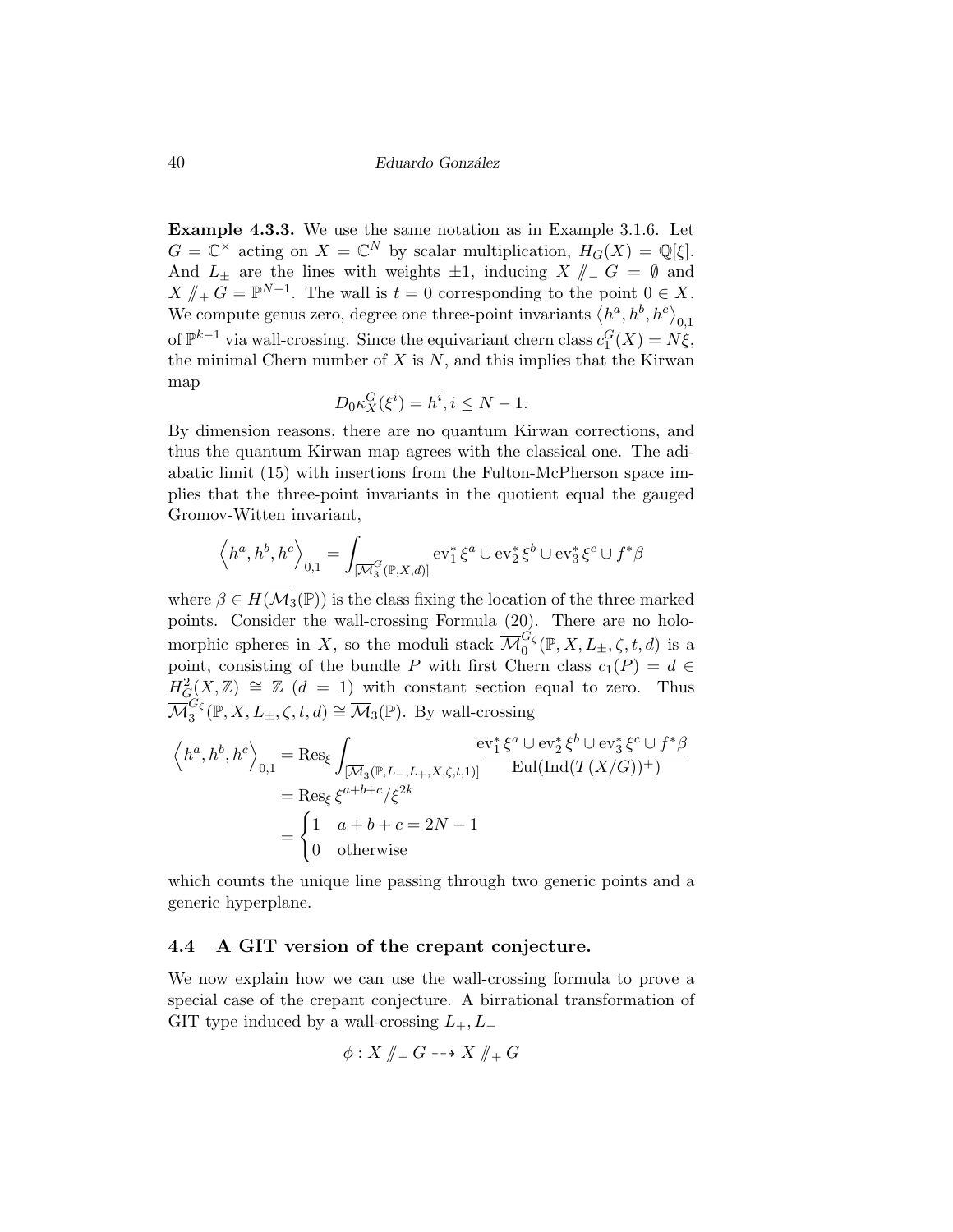will be called *crepant* if  $c_1^{\mathbb{C}^{\times}}$  ${}^{\mathbb{C}^{\times}}_1(NF) = 0$  for each fixed component  $F \subset$  $M^{\mathbb{C}^{\times}}$  of the master space, and *weakly crepant* if the sum of the weights of  $\mathbb{C}^{\times}$  on NF, counted with multiplicity, vanishes. Recall that the fixed point sets of the master space are in correspondence with fixed sets  $X^{\zeta}$ by one-parameter subgroups as discussed in Section 2.1.

The contribution from a fixed point component  $X^{\zeta,t}$  to the Formula (20) is given by the fixed point potential  $\tau_{X,\zeta,t}: QH_G(X) \to \Lambda_G[\xi, \xi^{-1}],$ which in turn is given by twisted gauged invariants coming from the fixed moduli  $\overline{\mathcal{M}}_n(\zeta,t,d) := \overline{\mathcal{M}}_n^{G_\zeta}(C,X,L_\pm,\zeta,t,d)$ , where we reduce the notation for simplicity.  $\overline{\mathcal{M}}_n(\zeta, t, d)$  consists of tuples  $(P, \hat{C}, u)$  where  $P \to C$  is a G-bundle and  $u : C \to P(X)$  is  $\zeta$ -fixed, in particular, the restriction of u to the principal component of C maps into the locus  $X^{\zeta}$ . Let  $\mathbb{C}^\times_\zeta\subset G_\zeta$  denote the subgroup of  $G_\zeta$  generated by  $\zeta\in\mathfrak{g}_\zeta$  and identify  $Pic(C) = \text{Maps}(C, BC)^\times$  $\binom{x}{\zeta}$  ≃Z with the group of isomorphism classes of C ×  $\zeta^*$ -bundles  $P_{\zeta} \to C$ . There is a canonical action of the Picard group Pic(C) on the moduli stack  $\overline{\mathcal{M}}_n(\zeta, t, d)$ , given by

$$
P_{\zeta}(P, \hat{C}, u) = (P \times_{\mathbb{C}_{\zeta}^{\times}} P_{\zeta}, \hat{C}, u)
$$

where we use that

$$
(P \times_{\mathbb{C}_{\zeta}^{\times}} P_{\zeta})(X^{\zeta}) \cong (P \otimes \mathcal{O}_C(d))(X^{\zeta})
$$

since the action of  $\mathbb{C}_{\zeta}^{\times}$  $\chi^{\times}$  on  $X^{\zeta}$  is trivial. When restricting to the part induces an isomorphism shifting degree

(21) 
$$
\mathcal{S}_{\delta}: \overline{\mathcal{M}}_n(\zeta, t, d) \to \overline{\mathcal{M}}_n(\zeta, t, d + \delta)
$$

where  $\delta = c_1(P_\zeta)$  is the generator. The action of Pic(C) lifts to the universal curves, and, since the obstruction theory on  $\overline{\mathcal{M}}_n(\zeta, t, d)$  is the  $\zeta$ -invariant part of Ind $(T(X/G))$ , the isomorphism preserves the relative obstruction theories and so the Behrend-Fantechi virtual fundamental classes. Since the evaluation map is unchanged, the class  $ev^* \alpha$  is preserved for any  $\alpha \in H_{G_{\zeta}}(X)^n$ .

The action of  $Pic(C)$  helps us understand the fixed point contributions  $\tau_{X,\zeta,d,t}$ . The contribution of any component  $\overline{\mathcal{M}}_n(\zeta,t,d)$  of class  $d \in$  $H_2^G(X)$  differs from that from the component induced by acting by  $P_\zeta$ , of class  $d + \delta$ , by the difference in Euler classes Eul $(Rp_* \,\mathrm{ev}^* T(X/G)^+)$ and  $\text{Eul}(S^*_{\delta}Rp_*\text{ev}^*T(X/G)^+)$ . We now compute this difference. Assume for simplicity that the component  $X^{\zeta,t}$  of the fixed point set  $X^{\zeta}$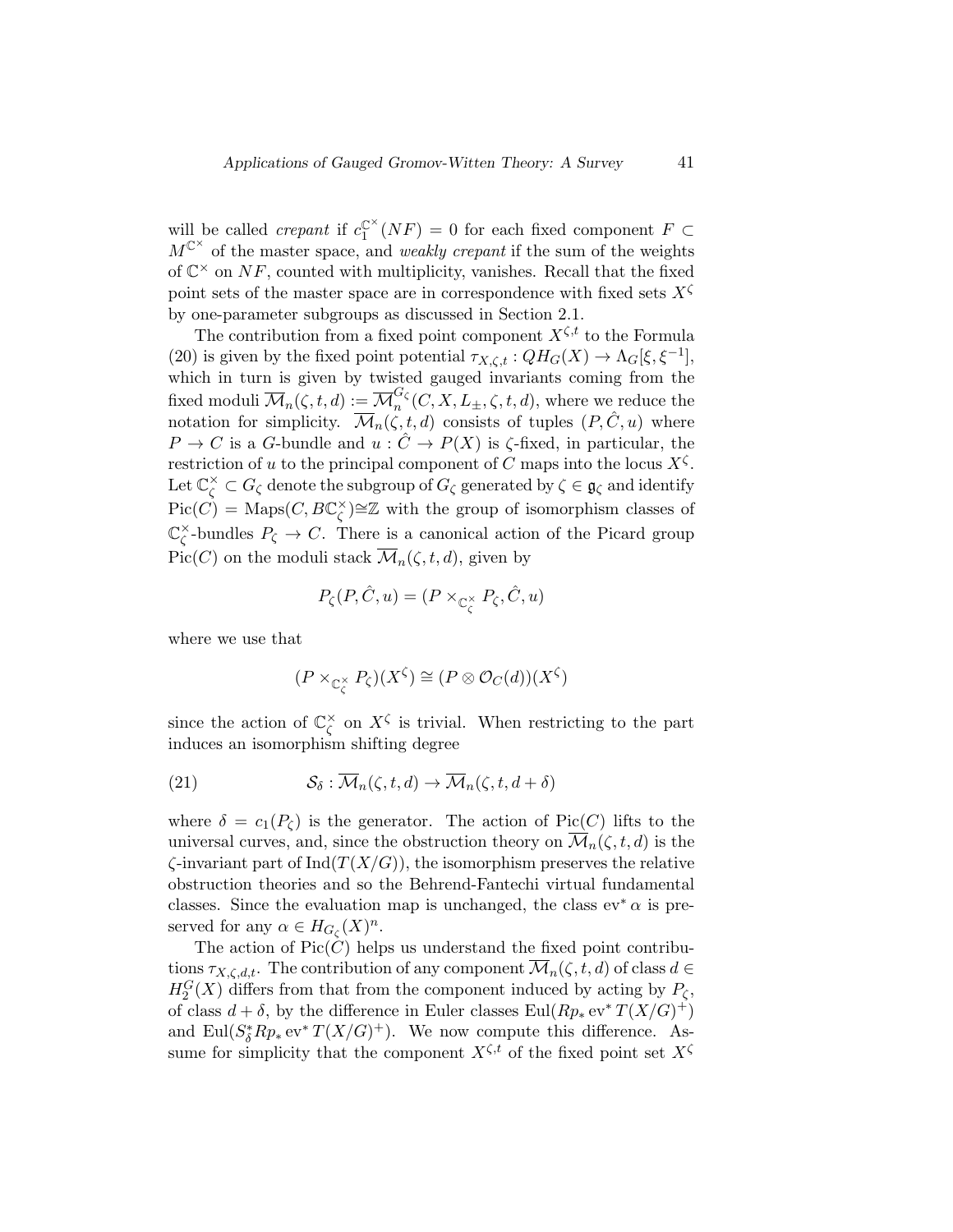which is semistable for  $t$  is connected (repeat the following argument for each connected component). Consider the decomposition into  $\mathbb{C}_{\zeta}^{\times}$ ζ bundles

$$
\nu_{X^{\zeta,t}}=\bigoplus_i^k\nu_{X^{\zeta,t}_i}
$$

where  $k = \text{codim}(X^{\zeta,t})$  and  $\mathbb{C}_\zeta^\times$  $\chi_{\zeta}^{\zeta}$  acts on  $\nu_{X_i^{\zeta,t}}$  with non-zero weight  $\mu_i \in$ Z. Then ev<sup>\*</sup>  $T(X/G_{\zeta})$  is isomorphic to  $S_{\delta}$  ev<sup>\*</sup>  $T(X/G)$  on the bubble components, since the  $G_\zeta$ -bundles are trivial, while on the principal component

$$
(e^*T(X/G))^+ \cong \bigoplus_i e^*\nu_{X_i^{\zeta,t}} \text{ and}
$$
  

$$
S^*_\delta(e^*T(X/G))^+ \cong \bigoplus_i e^*\nu_{X_i^{\zeta,t}} \otimes \text{ev}_C^* \mathcal{O}_C(\mu_i \delta)
$$

where  $\mathcal{O}_C(1)$  is a hyperplane bundle on C. Hence the difference between the pull-back complexes vanishes on the bubble components and so pushes forward to a complex on the principal part of the universal curve

$$
p_0: C \times \overline{\mathcal{M}}_n(\zeta, t, d) \to \overline{\mathcal{M}}_n(\zeta, t, d).
$$

This is a representable morphism of stacks, which admit a presentation as global quotients embedded in smooth DM stacks [1, Theorem 1.0.2] in which case by Grothendieck-Riemann-Roch [14, Theorem 3.1] ,

(22) 
$$
\mathcal{S}_{\delta}^{*} \operatorname{Ind}(T(X/G))^{+} \cong \operatorname{Ind}(T(X/G))^{+} \oplus \bigoplus_{i} (z^{*}e^{*}\nu_{X_{i}^{\zeta,t}})^{\oplus \mu_{i}\delta}
$$

where  $z : \overline{\mathcal{M}}_n(\zeta, t, d) \to C \times \overline{\mathcal{M}}_n(\zeta, t, d)$  is a constant section of  $p_0$ . By the splitting principle we may assume that the  $\nu_{X_i^{\zeta,t}}$  are line bundles. The difference in Euler classes

$$
\mathrm{Eul}(\mathcal{S}_{\delta}^{*}\mathrm{Ind}(T(X/G))^{+})\mathrm{Eul}((\mathrm{Ind}(T(X/G))^{+})^{-1}\in H_{\mathbb{C}^{\times}}(\overline{\mathcal{M}}_{n}(\zeta, t, d))
$$

is given by the Euler class of the last summand in (22)

$$
\text{Eul}\left(\bigoplus_{i=1}^k (z^* e^* \nu_{X_i^{\zeta,t}})^{\oplus \mu_i \delta}\right) = \prod_{i=1}^k (\mu_i \xi + c_1(\nu_{X_i^{\zeta,t}}))^{\mu_i \delta} =
$$

$$
\prod_{i=1}^k (\xi + c_1(\nu_{X_i^{\zeta,t}})/\mu_i)^{\mu_i \delta} \prod_{i=1}^k \mu_i^{\mu_i \delta}
$$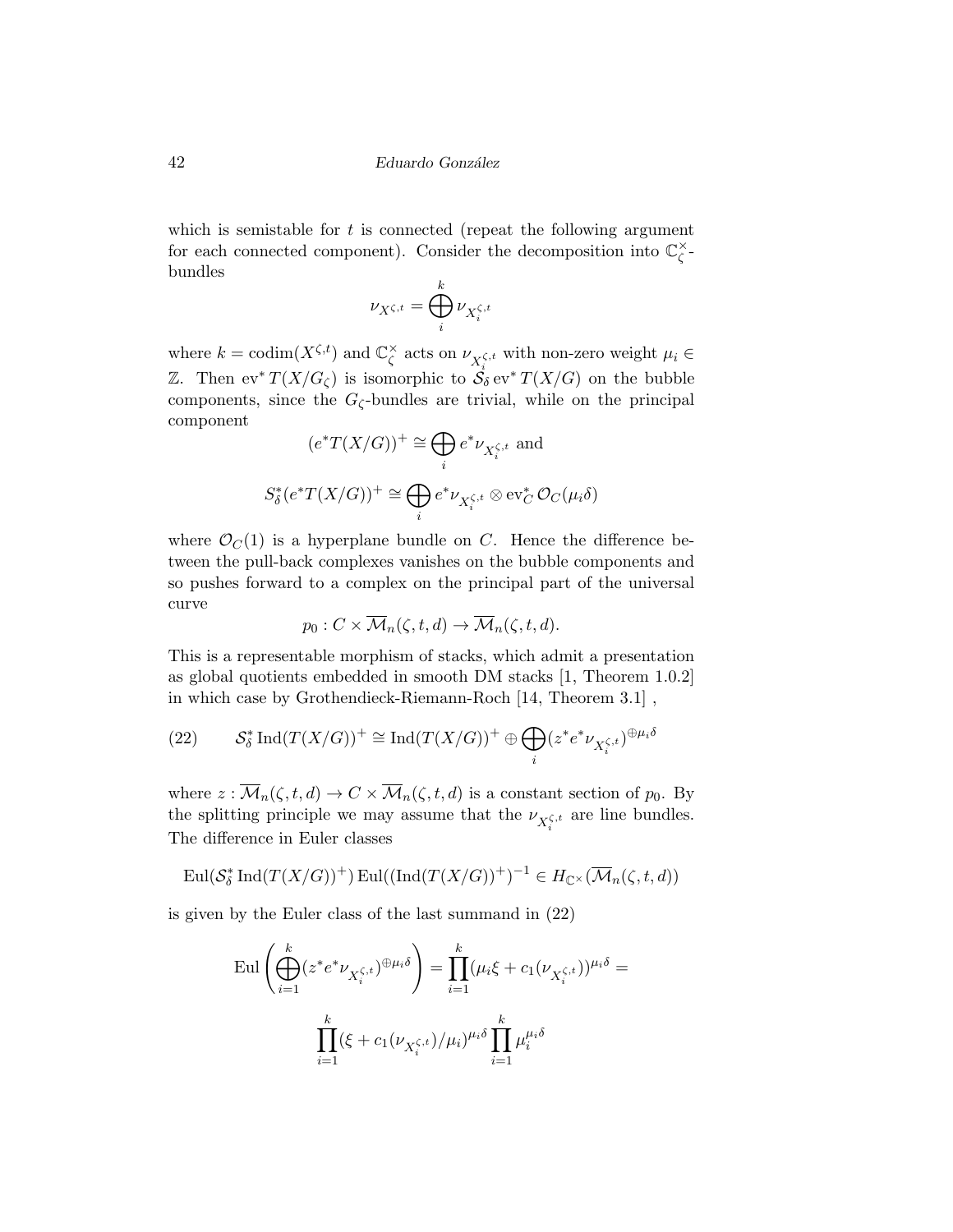factoring out the weights  $\mu_i$ . Let  $\mu = \sum_{i=1}^k \mu_i$ . Expanding out the product we obtain

$$
(23) \quad \prod_{i=1}^{k} (\xi + c_1(\nu_{X_i^{\zeta,t}})/\mu_i)^{\mu_i \delta} = \xi^{\delta \mu} + \xi^{\delta \mu - 1} \left( \delta \sum_{i=1}^{k} c_1(\nu_{X_i^{\zeta,t}}) \right) +
$$

$$
\xi^{\delta \mu - 2} \left( \delta^2 \sum_{i \neq j} c_1(\nu_{X_i^{\zeta,t}}) c_1(\nu_{X_j^{\zeta,t}}) + \sum_{i=1}^{k} \delta(\delta - 1/\mu_i) c_1(\nu_{X_i^{\zeta,t}})^2 \right) + \dots
$$

and ... indicates further terms that are polynomials in  $\xi, \xi^{-1}, \delta, \mu_i$  and  $\mu_i^{-1}$ . If the wall crossing is crepant, the sum of the weights in the normal directions vanish, so  $\mu = \sum_{i=1}^{k} \mu_i = 0$ , and in (23), the exponents  $\delta \mu$ vanish. Adding all expressions (23) over  $\delta$ , we obtain the wall crossing term

(24) 
$$
\sum_{\delta \in \mathbb{Z}} \text{Resid}_{\xi} q^{d+\delta} \tau_{X,\zeta,d+\delta,t} =
$$

$$
\sum_{\delta \in \mathbb{Z}, t \in (-1,1)} \prod_{i=1}^{k} \mu_i^{\mu_i \delta} q^{d+\delta} \int_{\overline{[M_n(\zeta,d,t)]}} (1 + \xi^{-1} \sum_{i=1}^{k} \delta c_1(\nu_{X_i^{\zeta,t}}) + \ldots) \operatorname{ev}^* \alpha.
$$

Now for any integers  $m_i \geq 0, n_i, i = 1, \ldots, k$ 

$$
\sum_{\delta}\prod_{i=1}^k \delta^{m_i}\mu_i^{\mu_i\delta-n_i}q^{d+\delta} =_{a.e.} 0
$$

vanishes almost everywhere in  $q$ , being a function times a sum of derivatives of delta functions in q. (Here recall that  $\sum_{n\in\mathbb{Z}}q^n = \delta(q=1)$ , the delta distribution supported at  $q = 1$ .) Almost everywhere equality in a formal parameter  $q$  means the following: after consider both sides as elements in  $\text{Hom}(H_2^G(X,{\mathbb Z})/\text{torsion},{\mathbb Q})$  the space of distributions on  $H^2_G(X,\mathbb{R})/H^2_G(X,\mathbb{Z})$ , the difference is tempered in at least one direction and its Fourier transform in that direction has support of measure zero. Since  $\tau_{X/\!\!/_{+}G} - \tau_{X/\!\!/_{-}G}$  is a sum of such wall-crossing terms, the discussion above justifies the following result.

**Theorem 4.4.1** (Theorem 1.13 [21]). If the all the wall-crossings are weakly crepant then

$$
\tau_{X/\!\!/_{-}G}\circ\kappa^G_{X,-}=_{a.e}\tau_{X/\!\!/_{+}G}\circ\kappa^G_{X,+}
$$

almost everywhere (a.e.) in the formal parameters q.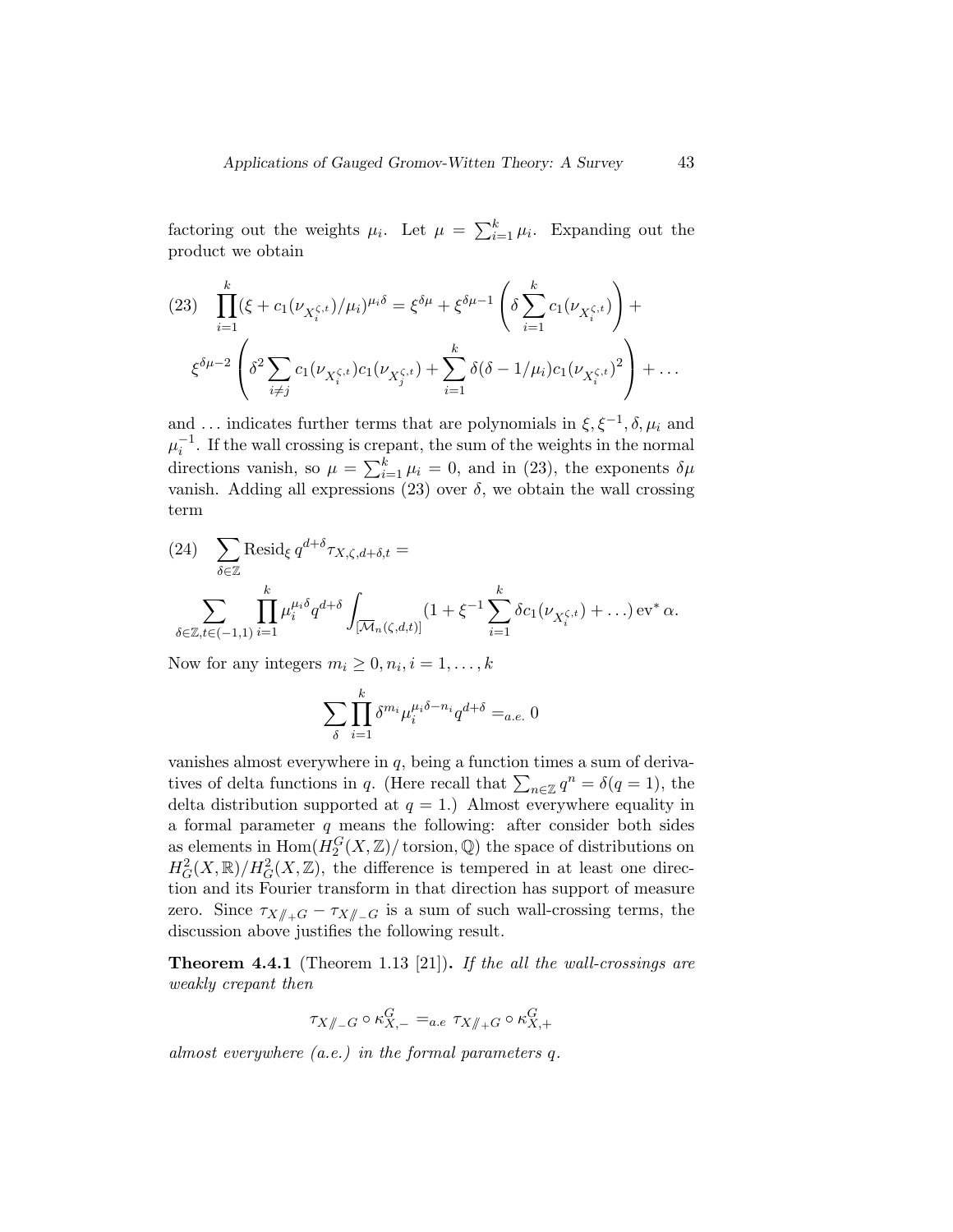Note that this result is not a quantisation of any classic result in equivariant cohomology and it is purely a quantum cohomology result. Theorem 4.4.1 is a version of the crepant resolution conjectures of Li-Ruan [32], Bryan-Graber [6], Coates-Ruan [10]. It is important to remark that for derived categories (B-model) the work [24, 25], brings equivalences for derived categories of sheaves in the GIT case where the same crepant condition of weights is found.

## 4.5 Quantum Witten localisation and quantum abelianisation

We now discuss a quantum version of the abelianisation formula relating traces of the quotients  $X \nparallel G, X \parallel T$ , as discussed in section 2.2. We first need to introduce a quantum version of Witten's non-abelian localisation.

**Theorem 4.5.1** (Theorem 1.0.2 [19]). Under suitable stable=semistable conditions, the following formula holds (25)

 $(Quantum \; Witten \; localisation) \; \tau_X^G = \tau_{X/\!\!/ G} \circ \kappa_X^G + \sum_{\{\kappa\} \in \mathcal{A}(\kappa_X)}$  $[\zeta], t \in (0,\infty)$  $\tau_{X,G,\zeta,L^t}$ .

Theorem 4.5.1 follows from the wall crossing formula (11) and by taking the large (15), and small (14) limits simultaneously. The contributions on the right correspond to contributions described in (11) from all components fixed by one-parameter subgroups for  $t \in (0,\infty)$ . Here we are assuming stable=semistable with respect to the smaller groups on each of the fixed moduli that contributes. As mention above, our original intention for Equation (25) was to show abelianisation for quantum cohomology. Recall from Section 2.2 the notations and discussion on Martin's formula (5). Let  $T \subset G$  be a maximal torus, and suppose stable=semistable for the actions of  $T, G$  on the projective variety X. Let W denote the Weyl of T and let  $\text{Restr}_T^G: H_G(X) \to H_T(X)$ , be the natural restriction. Then, integration over  $X \mathbin{\parallel} G$  and  $X \mathbin{\parallel} T$  are related by

$$
\tau_{X/\!\!/ G} \circ \kappa_X^G = |W|^{-1} \tau_{X/\!\!/ T} \circ \kappa_X^T \circ \text{Restr}_T^G.
$$

The abelianisation result states that in quantum cohomology a similar equation holds, after we change the traces by quantised potentials.

**Theorem 4.5.2** (Theorem 1.0.3 [19]). Under suitable stable=semistable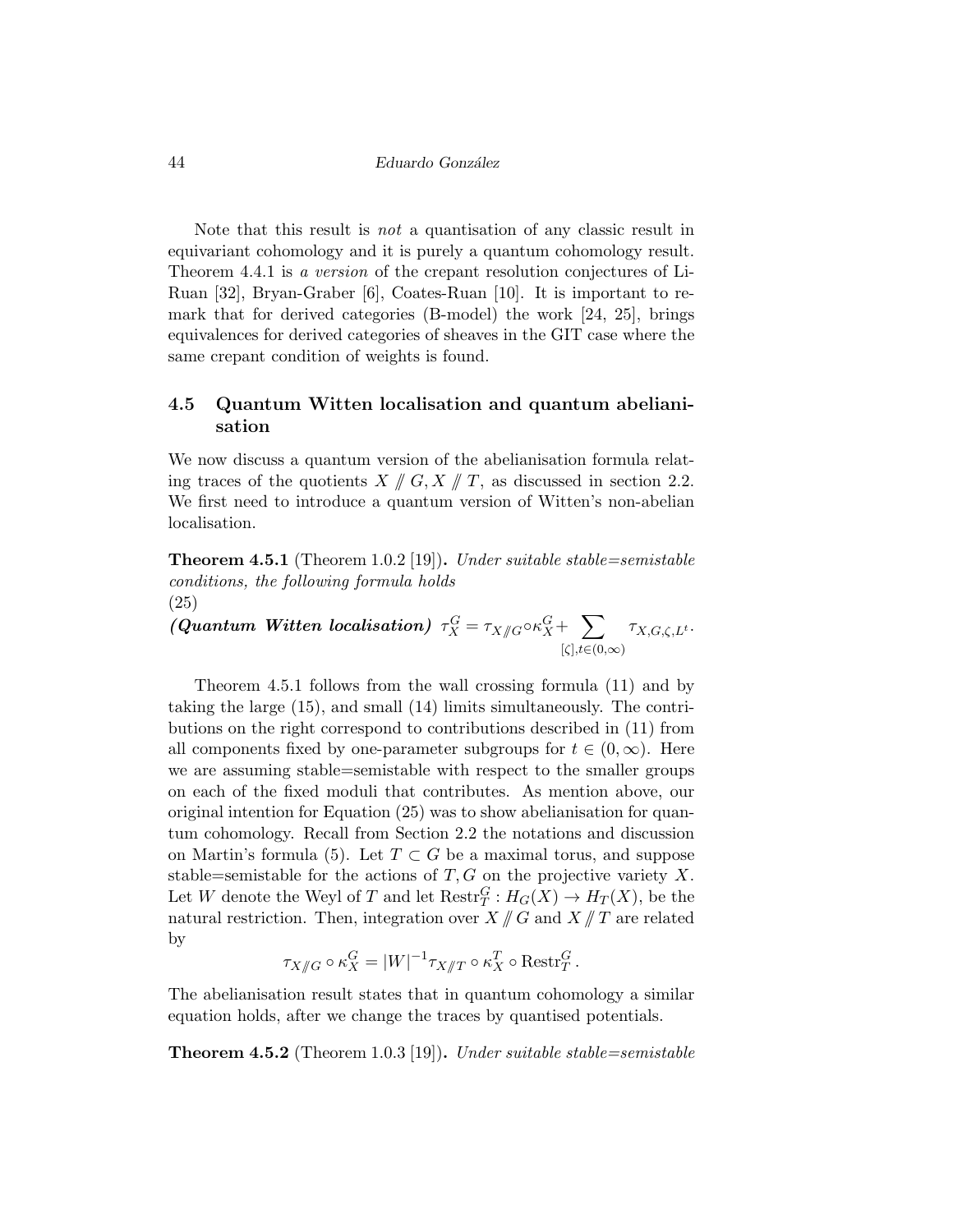conditions,

(26) 
$$
\tau_{X/\!\!/ G} \circ \kappa_X^G = |W|^{-1} \pi_T^G \circ \tau_{X/\!\!/ T} \circ \kappa_X^T \circ \text{Restr}_T^G.
$$

Recall that the potential  $\tau_{X/\!\!/ T}$  is twisted by the Euler class of the index bundle Index $(g/t)$  induced by the roots, the  $\kappa$ 's denote quantum Kirwan maps. The push-forward  $\pi_T^G: H_2^T(X) \to H_2^G(X)$  induces one of equivariant Novikov variables  $\Lambda_X^T \to \Lambda_X^G$  (see (9)) by

$$
\pi_T^G : \Lambda_X^T \to \Lambda_X^G; \sum_{d \in H_2^T(X)} c_d q^d \mapsto \sum_{d \in H_2^T(X)} c_d q^{\pi_T^G(d)}.
$$

The map  $\text{Restr}_{T}^G: H_G(X) \to H_T(X)$  induces the isomorphism  $H_G(X) \cong H_T(X)$ <sup>W</sup> and together with the map  $\pi_T^G$  in Novikov variables we get, the map  $QH_G(X) \to QH_T(X)$ , by extending to quantum cohomology.

The proof of the theorem is iterative. First we prove it in the small limit [22, Theorem 1.3], that is

$$
\tau_X^G = |W|^{-1} \pi_T^G \circ \tau_X^T.
$$

In the small chamber, abelianisation is somehow easier and similar in nature to the original proof given by Martin (Section 2.2) since the moduli spaces are essentially "GIT quotients" of stacks in the sense of Equation (12). There is a technical detail in this proof, namely, we needed to restrict to  $QH_G^{\text{chow}}(X) \subset QH_G(X)$ , the portion of classes which are algebraic. This is because we rely on Grothendieck-Riemann-Roch for sheaf cohomology on stacks. (Although we believe that this restriction is not necessary, see [22, Section 5] for more details.) Once the proof of abelianisation in the small limit is established, the proof of Theorem follows by iteration, increasing the scaling  $t$  to pass to the big limit while crossing all walls in between. We then check that the contributions for both quotients arising on the walls agree. To be more precise, we carefully compare the wall terms in the abelian and nonabelian quantum Witten localisation formulas

$$
\tau_X^G - \tau_{X/\!\!/ G} \circ \kappa_{X,G} = \sum_{[\zeta]\neq 0,t} \tau_{X,G,\zeta,t} \quad \text{and} \quad \tau_X^T - \tau_{X/\!\!/ T} \circ \kappa_{X,T} = \sum_{[\zeta]\neq 0,t} \tau_{X,T,\zeta,t}
$$

Again, we remark that all the abelian potentials are twisted by the Euler class of the index bundle  $\text{Ind}(\nu_{\mathfrak{g}/\mathfrak{t}})$ . This now gives the abelianisation formula in the large limit, that is, for the GIT quotients.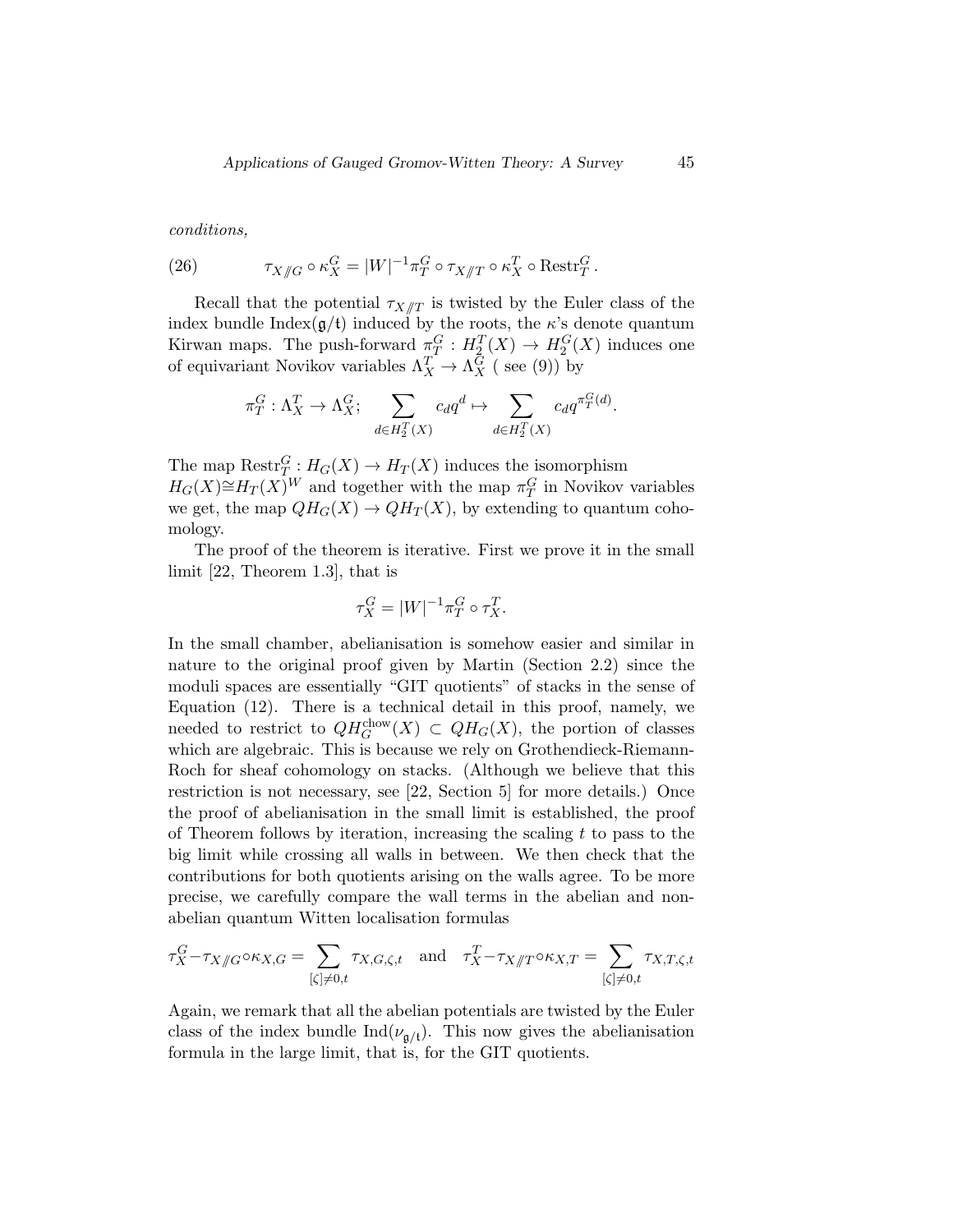**Example 4.5.3.** We consider the Grassmann variety  $\text{Gr}(k, n)$  of kplanes in the affine space  $\mathbb{C}^n$  of dimension n. We present  $\mathrm{Gr}(k,n)$  in the standard GIT manner as follows. Let  $GL_k$  act on  $X = \text{Hom}(\mathbb{C}^k, \mathbb{C}^n)$ by  $(g \cdot x)(v) = x(g^{-1}v)$  for all  $x \in X, v \in \mathbb{C}^k$  and  $g \in G$ . Since  $H^2_G(X,\mathbb{Q})\cong\mathbb{Q}$ , we take the linearisation corresponding to  $c_1^G(X)$ . The semistable locus  $X^{\text{ss}}$  is given by the injective maps (full rank matrices) in X. Then  $\mathrm{Gr}(k,N)=X/\!\!/ G L_k$ .

Consider the maximal torus  $T = (\mathbb{C}^{\times})^k$  of invertible diagonal matrices in G. The Weyl group  $W = S_n$  acts on the equivariant cohomology  $H_T(X; \mathbb{Q}) = \mathbb{Q}[\theta_1, \dots, \theta_k]$  and the invariant part  $H_T(X; \mathbb{Q})^W$  is identified with  $H_G(X; \mathbb{Q})$ . The roots are then identified with  $\theta_i - \theta_j$  for  $i < j$ , and the first Chern class  $c_1^G(X) = n(\theta_1 + \cdots + \theta_k)$ , thus it is positive, meaning that the equivariant Chern class takes postive values on all degrees for which there is a gauged map. Positivity (monotonity) of  $X$ implies that there are no quantum corrections coming from  $H^2_G(X; \mathbb{Q})$  in  $\kappa_X^G$  (see Remark 8.7(b) in [45], or Remark 4.1.1 in [19]). Let  $t_i$  denote the coordinates in  $H_T(X; \mathbb{Q})$ , then by the localised *gauged* potential associated to the torus (19) is

$$
\tau_{X,T,-}(t_0+t_1\theta_1+\cdots+t_k\theta_k) =
$$
  

$$
\exp(t_0+t_1\theta_1+\cdots+t_k\theta_k)\sum_{d\in H_2^T(X;\mathbb{Q})}\exp(\sum_i t_i d_i)\tau_{X,T,-}(d)q^d,
$$

where the degree  $d = d_1 \theta_1 + \cdots + d_k \theta_k$  component is given by

$$
\tau_{X,T,-}(d) = \prod_{i \neq j, i, j \leq k} \frac{\prod_{m=-\infty}^{d_i - d_j} ((\theta_i - \theta_j) + m\hbar)}{\prod_{m=-\infty}^{0} ((\theta_i - \theta_j) + m\hbar)} \prod_{j=1}^{k} \frac{\prod_{m=-\infty}^{0} (\theta_j + m\hbar)^n}{\prod_{m=-\infty}^{d_j} (\theta_j + m\hbar)^n},
$$

whose first term is the contributions from the roots and the second is ntimes repeated. By the abelianisation formula (18), the localised graph potentials on  $H^2(\mathrm{Gr}(k,n))$  is given by

(27) 
$$
\tau_{X/\!\!/G,-} = \pi_T^G \circ \kappa_{X,T}^{\text{class}} \circ \tau_{X,-}^T \circ \text{Restr}_T^G,
$$

since the quantum Kirwan map has no quantum correction. This is the original formula conjectured by Hori-Vafa [26, Appendix A] and proved by Bertram et al [3, Theorem 1.5] which led to the general Abelian-non-Abelian correspondence [4, Conjectures 1.1, 1.2].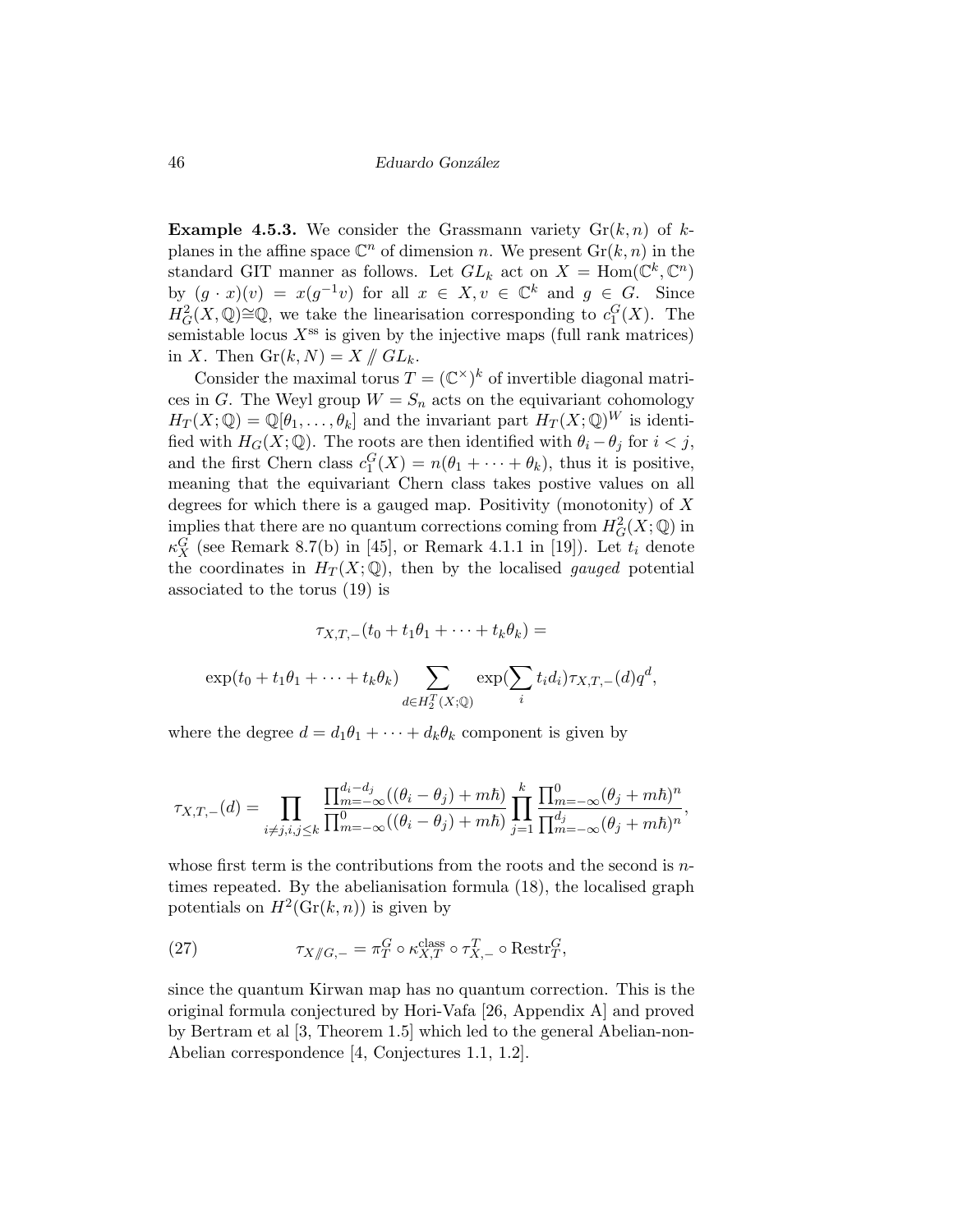Example 4.5.4. We extend the example above to show that similar computations hold even if the case when the Kirwan map has corrections. In this case however, the corrections can be hard to compute, as expected since they are related to the mirror map. Let V denote a left  $GL_k$ -module. We denote by  $V_{\text{Gr}(k,n)} \to \text{Gr}(k,n)$  the associated vector bundle  $(X^{ss} \times V)/GL_k$ , where the action is diagonal. Let

$$
0 \to U \to \mathcal{O}_{\text{Gr}(k,n)} \otimes \mathbb{C}^N \to Q \to 0
$$

denote the tautological sequence associated to the universal  $k$ -plane bundle  $U \to Gr(k, n)$ , where Q is the universal quotient. If W is the standard representation of  $GL_k$ , then  $W_{\text{Gr}(k,n)} = U$ . For our example, consider  $l \leq k$ , and the projectivisation  $\mathcal{F} = \mathbb{P}(\Lambda^l U) \to \text{Gr}(k, n)$  which has a presentation as a GIT quotient

$$
(X \times \Lambda^l W) \mathbin{/\!\!/} (GL_k \times \mathbb{C}^\times)
$$

where  $\mathbb{C}^{\times}$  acts on the fibres diagonally. The same computation above carries ad-verbatim by noticing that there is an extra generator

$$
H_T(X \times \Lambda^l W) = \mathbb{Q}[\theta_1, \ldots, \theta_k, \theta_{k+1}],
$$

and that the group  $GL_k \times \mathbb{C}^\times$  has the same roots as in Example 4.5.3. Notice that  $T \times \mathbb{C}^{\times}$  acts on W with weights  $-\theta_i^{\vee}, i = 1, ..., k$  so on the  $\binom{k}{l}$  $\lambda_l^k$  dimensional space  $\Lambda^l W$  with sums of l distinct  $-\theta_l^{\vee}$ . Then the associated abelian localised potential twisted by the root contributions is given by essentially the same formula above, by adding  $t_{k+1}, \theta_{k+1}$ terms appropriately and for  $d = d_1\theta_1 + \cdots + d_k\theta_k + d_{k+1}\theta_{k+1}$ ,

(28) 
$$
\tau_{X \times \Lambda^l W, T \times \mathbb{C}^{\times}, -}(d) = \prod_{i \neq j, i, j \leq k} \frac{\prod_{m=-\infty}^{d_i - d_j} ((\theta_i - \theta_j) + m\hbar)}{\prod_{i \neq j, i, j \leq k}^{0} \prod_{m=-\infty}^{0} ((\theta_i - \theta_j) + m\hbar)}
$$

$$
\prod_{j=1}^k \frac{\prod_{m=-\infty}^{0} (\theta_j + m\hbar)^n}{\prod_{m=-\infty}^{d_j} (\theta_j + m\hbar)^n} \frac{\prod_{m=-\infty}^{0} (\theta_{k+1} + m\hbar)^{\binom{k}{l}}}{\prod_{m=-\infty}^{m=-\infty} (\theta_{k+1} + m\hbar)^{\binom{k}{l}}},
$$

where  $D_{k+1}(d)$  is  $d_{k+1} - d_1 - \cdots - d_k$ . The fundamental solution is given by the localised graph potential (18) and (26). Here there might be corrections in the Kirwan map, for instance in the semi-positive case, when  $n = \binom{k}{l}$  $\binom{k}{l}$ . As a more concrete example, consider the Grassmanian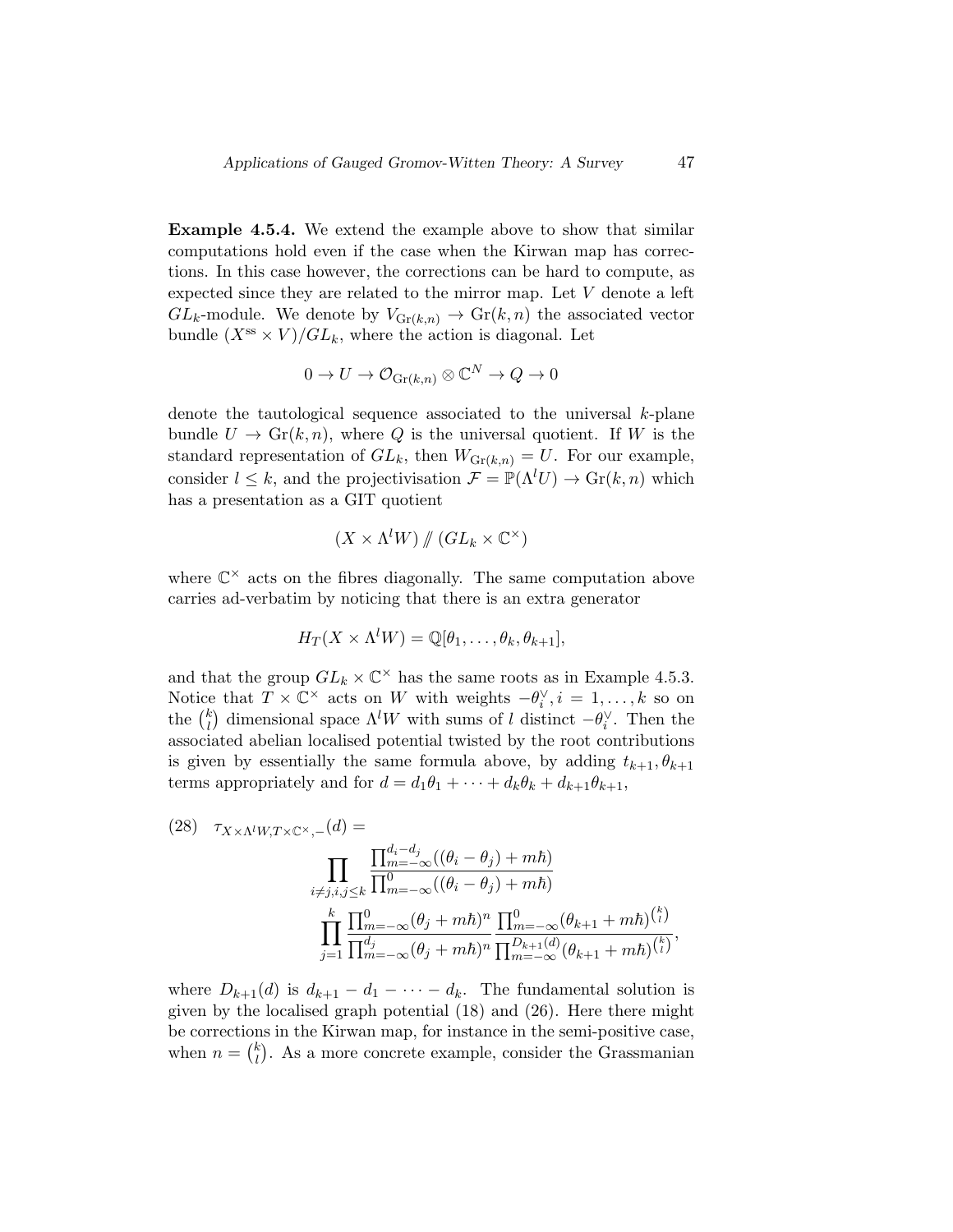$G(4,6)$  and take  $\mathcal{F} = \mathbb{P}(\Lambda^2 U^{\vee})$ . The maximal torus  $T = (\mathbb{C}^{\times})^4 \times \mathbb{C}^{\times}$ acts on  $X \times \Lambda^2 W$  with weight matrix

$$
A = \left(\begin{array}{cccc} 1 & 0 & 0 & 0 & -1 \\ 0 & 1 & 0 & 0 & -1 \\ 0 & 0 & 1 & 0 & -1 \\ 0 & 0 & 0 & 1 & -1 \\ 0 & 0 & 0 & 0 & 1 \end{array}\right)
$$

Here the 1 represents the vector  $1 = (1 \ 1 \ 1 \ 1 \ 1 \ 1)$ . Recall that  $(\lambda_1, \lambda_2, \lambda_3, \lambda_4) \in (\mathbb{C}^{\times})^4$  acts on  $(4, 6)$  matrices by multiplying the *i*th column by  $\lambda_i$ , with weight 1. Thus 1 represent the weights of the action on the entries in each column.  $(\mathbb{C}^{\times})^4$  acts on the six dimensional space  $\Lambda^2 W$  with −1 on each term, these are the −1 in the last column. The last row represents the weights of  $\mathbb{C}^{\times}$  acting on the fibres. Since the space is semi-positive, we need to account the corrections in the Kirwan (mirror) map, and thus the fundamental solution is computed by (26).

### Acknowledgement

The author would like to thank Ernesto Lupercio, Sergei Galkin, Leticia Brambila-Paz and Ugo Bruzzo, for illuminating conversations. The author also thanks the department of mathematics at the Massachusetts Institute of Technology for their hospitality during the revisions of this note.

> Eduardo González Department of Mathematics, University of Massachusetts Boston, 100 William T. Morrissey Boulevard, Boston, MA 02125 eduardo@math.umb.edu

# References

- [1] Dan Abramovich, Tom Graber, Martin Olsson, and Hsian-Hua Tseng. On the global quotient structure of the space of twisted stable maps to a quotient stack. J. Algebraic Geom., 16(4):731–751, 2007.
- [2] V. Balaji. Lectures on principal bundles. In Moduli spaces and vector bundles, volume 359 of London Math. Soc. Lecture Note Ser., pages 2-28. Cambridge Univ. Press, Cambridge, 2009.
- [3] Aaron Bertram, Ionut Ciocan-Fontanine, and Bumsig Kim. Two proofs of a conjecture of Hori and Vafa. Duke Mathematical Journal, 126(1):101–136, 2005.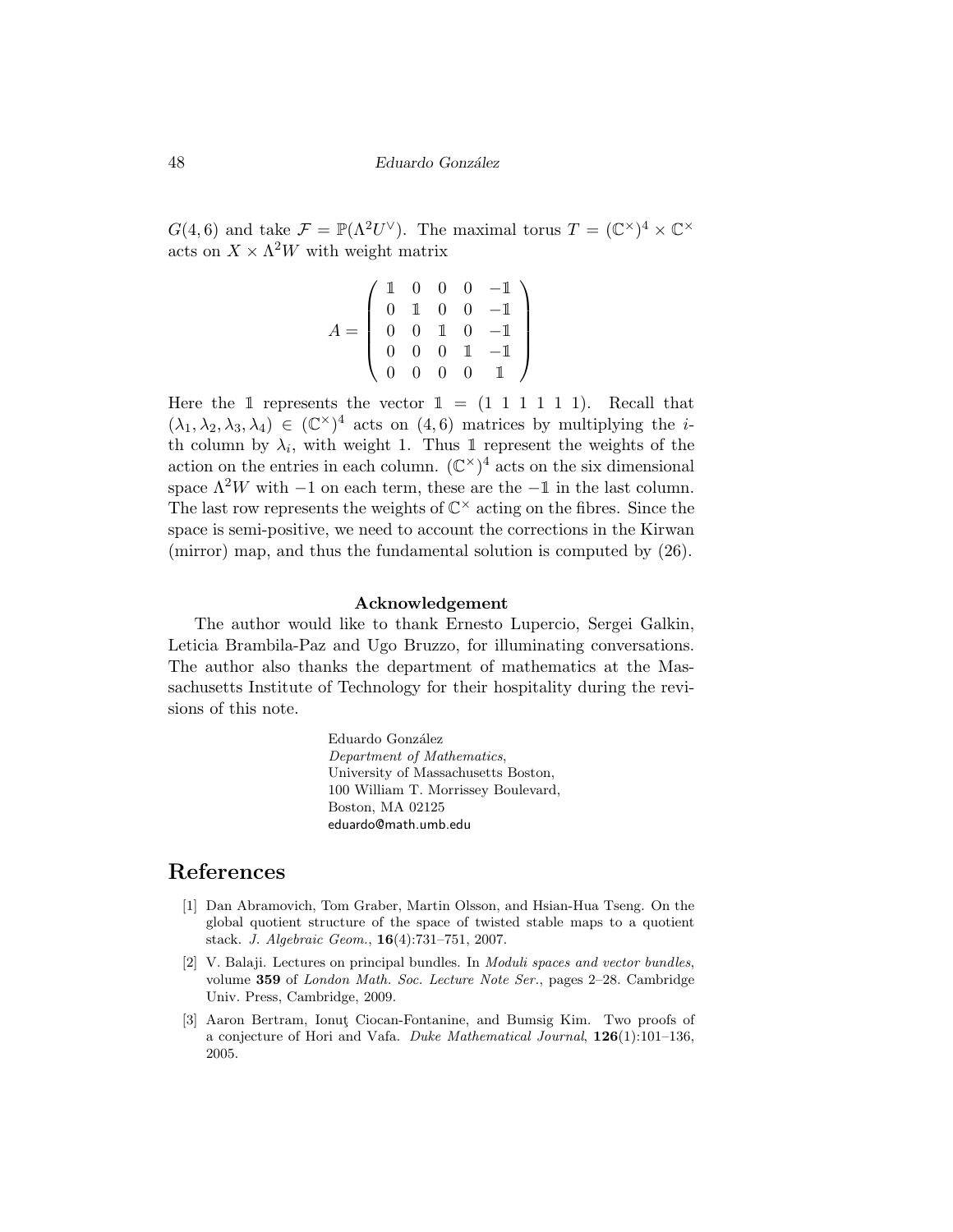- [4] Aaron Bertram, Ionut Ciocan-Fontanine, and Bumsig Kim. Gromov-witten invariants for abelian and nonabelian quotients. Journal of Algebraic Geometry, 17(2):275–294, 2008.
- [5] K. Behrend and B. Fantechi. The intrinsic normal cone. Invent. Math., 128(1):45–88, 1997.
- [6] Jim Bryan and Tom Graber. The crepant resolution conjecture. In Algebraic geometry—Seattle 2005. Part 1, volume 80 of Proc. Sympos. Pure Math., pages 23–42. Amer. Math. Soc., Providence, RI, 2009.
- [7] M. Brion and C. Procesi. Action d'un tore dans une variété projective. In A. Connes et al., editors, Operator Algebras, Unitary Representations, Enveloping Algebras, and Invariant Theory, volume 62 of Progress in Mathemat $ics, pages 509-539, Paris, 1989, 1990. Birkhäuser, Boston.$
- [8] Kai Cieliebak, A. Rita Gaio, Ignasi Mundet i Riera, and Dietmar A. Salamon. The symplectic vortex equations and invariants of Hamiltonian group actions. J. Symplectic Geom., 1(3):543–645, 2002.
- [9] Kai Cieliebak, Ana Rita Gaio, and Dietmar A. Salamon. J-holomorphic curves, moment maps, and invariants of Hamiltonian group actions. Internat. Math. Res. Notices, (16):831–882, 2000.
- [10] Tom Coates and Yongbin Ruan. Quantum cohomology and crepant resolutions: A conjecture. arXiv 0710.5901.
- [11] Kai Cieliebak and Dietmar Salamon. Wall crossing for symplectic vortices and quantum cohomology. Math. Ann., 335(1):133–192, 2006.
- [12] Igor V. Dolgachev and Yi Hu. Variation of geometric invariant theory quotients. Inst. Hautes Etudes Sci. Publ. Math.,  $(87):5-56$ , 1998. With an appendix by Nicolas Ressayre.
- [13] D. Edidin. Equivariant algebraic geometry and the cohomology of the moduli space of curves. In Handbook of Moduli, Vol. I, Adv. Lect. Math. (24): 259–292, 2013.
- [14] Dan Edidin. Riemann-Roch for Deligne-Mumford stacks. A celebration of algebraic geometry, Clay Math. Proc., (18): 241–266, 2013.
- [15] A. B. Givental. Equivariant Gromov-Witten invariants. Internat. Math. Res. Notices, (13):613–663, 1996.
- [16] Alexander Givental. A mirror theorem for toric complete intersections. In Topological field theory, primitive forms and related topics (Kyoto, 1996), volume 160 of Progr. Math., pages 141–175. Birkhäuser Boston, Boston, MA, 1998.
- [17] V. Guillemin and S. Sternberg. Birational equivalence in the symplectic category. Invent. Math., 97(3):485–522, 1989.
- [18] Ana Rita Pires Gaio and Dietmar A. Salamon. Gromov-Witten invariants of symplectic quotients and adiabatic limits. J. Symplectic Geom.,  $3(1):55-159$ , 2005.
- [19] Eduardo Gonzalez and Chris Woodward. Quantum Witten localization and abelianization of qde solutions. arXiv 0811.3358.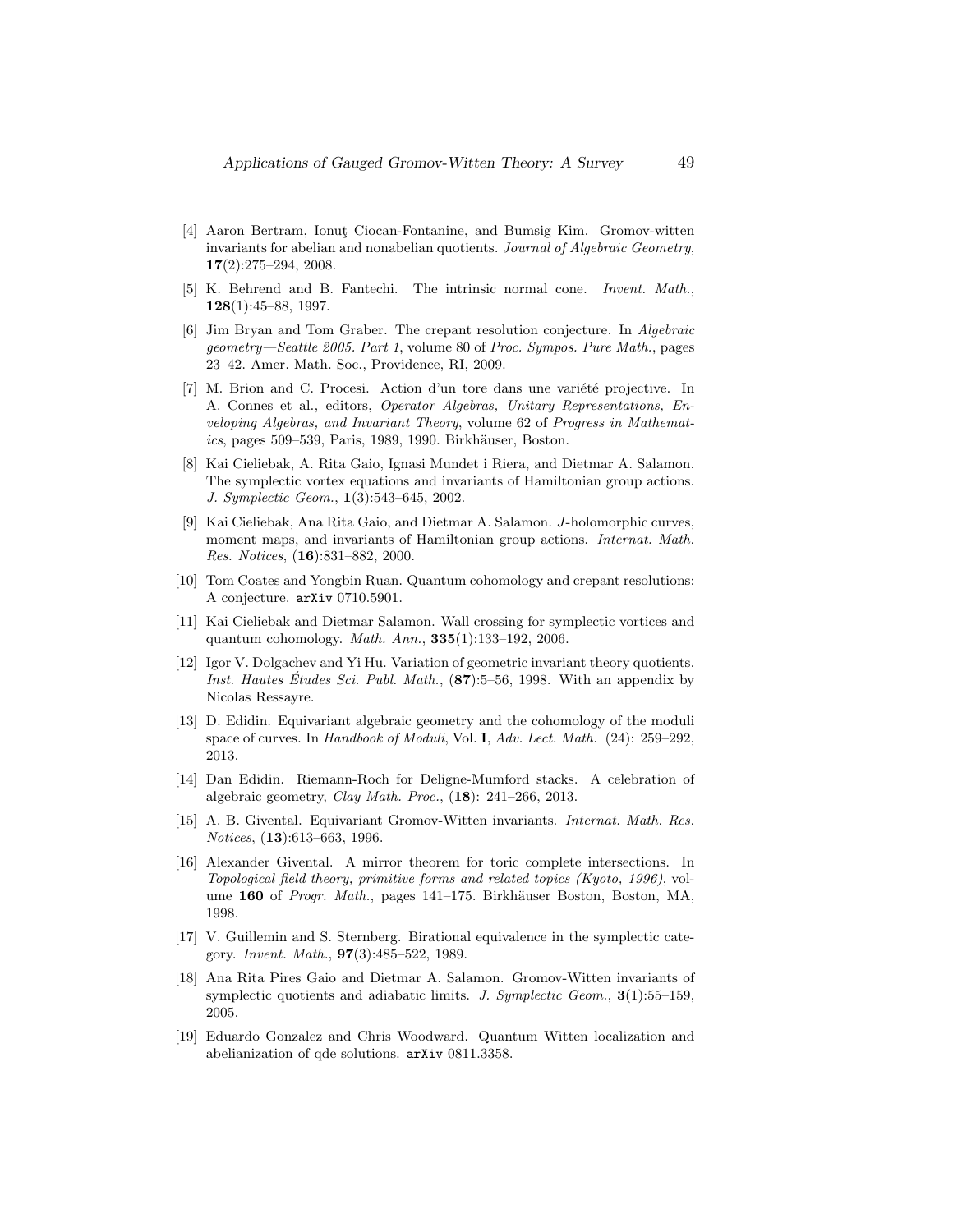- [20] Eduardo Gonzalez and Chris Woodward. Quantum cohomology and toric minimal model programs. arXiv 1207.3253.
- [21] Eduardo Gonzalez and Chris T. Woodward. A wall-crossing formula for Gromov-Witten invariants under variation of GIT quotient. arXiv 1208.1727.
- [22] Eduardo Gonzalez and Chris Woodward. Gauged Gromov-Witten theory for small spheres. Math. Z., 273(1-2):485–514, 2013.
- [23] Tom Graber and Rahul Pandharipande. Localization of virtual classes. Invent. Math., **135**(2):487-518, 1999.
- [24] Daniel Halpern-Leistner. The derived category of a GIT quotient. arXiv 1203.0276.
- [25] Daniel Halpern-Leistner and Ian Shipman. Autoequivalences of derived categories via geometric invariant theory. arXiv, 1303.5531.
- [26] Kentaro Hori and Cumrun Vafa. Mirror symmetry. arXivhep-th/0002222.
- [27] J. Kalkman. Cohomology rings of symplectic quotients. J. Reine Angew. Math., 485:37–52, 1995.
- [28] F. C. Kirwan. Cohomology of Quotients in Symplectic and Algebraic Geometry, volume 31 of Mathematical Notes. Princeton Univ. Press, Princeton, 1984.
- [29] Young-Hoon Kiem and Jun Li. A wall crossing formula of donaldson-thomas invariants without chern-simons functional. arXiv 0905.4770v2.
- [30] M. Kontsevich and Yu. Manin. Gromov-Witten classes, quantum cohomology, and enumerative geometry. Comm. Math. Phys., 164(3):525–562, 1994.
- [31] G. Kempf and L. Ness. The length of vectors in representation spaces. In K. Lønsted, editor, Algebraic Geometry, volume 732 of Lecture Notes in Mathematics, pages 233–244, Copenhagen, 1978, 1979. Springer-Verlag, Berlin-Heidelberg-New York.
- [32] An-Min Li and Yongbin Ruan. Symplectic surgery and Gromov-Witten invariants of Calabi-Yau 3-folds. Invent. Math., 145(1):151–218, 2001.
- [33] S. Martin. Symplectic quotients by a nonabelian group and by its maximal torus. arXiv math.SG/0001002.
- [34] D. Mumford, J. Fogarty, and F. Kirwan. Geometric Invariant Theory, volume 34 of Ergebnisse der Mathematik und ihrer Grenzgebiete, 2. Folge. Springer-Verlag, Berlin-Heidelberg-New York, third edition, 1994.
- [35] Ignasi Mundet i Riera. Yang-Mills-Higgs theory for symplectic fibrations. PhD thesis, Universidad Autónoma de Madrid, 1999.
- [36] Ignasi Mundet i Riera. A Hitchin-Kobayashi correspondence for Kähler fibrations. J. Reine Angew. Math., 528:41–80, 2000.
- [37] P.-E. Paradan. The moment map and equivariant cohomology with generalized coefficients. Topology, 39(2):401–444, 2000.
- [38] P.-E. Paradan. Localization of the Riemann-Roch character. J. Funct. Anal., 187(2):442–509, 2001.
- [39] A. Ramanathan. Moduli for principal bundles over algebraic curves. I. Proc. Indian Acad. Sci. Math. Sci., 106(3):301–328, 1996.